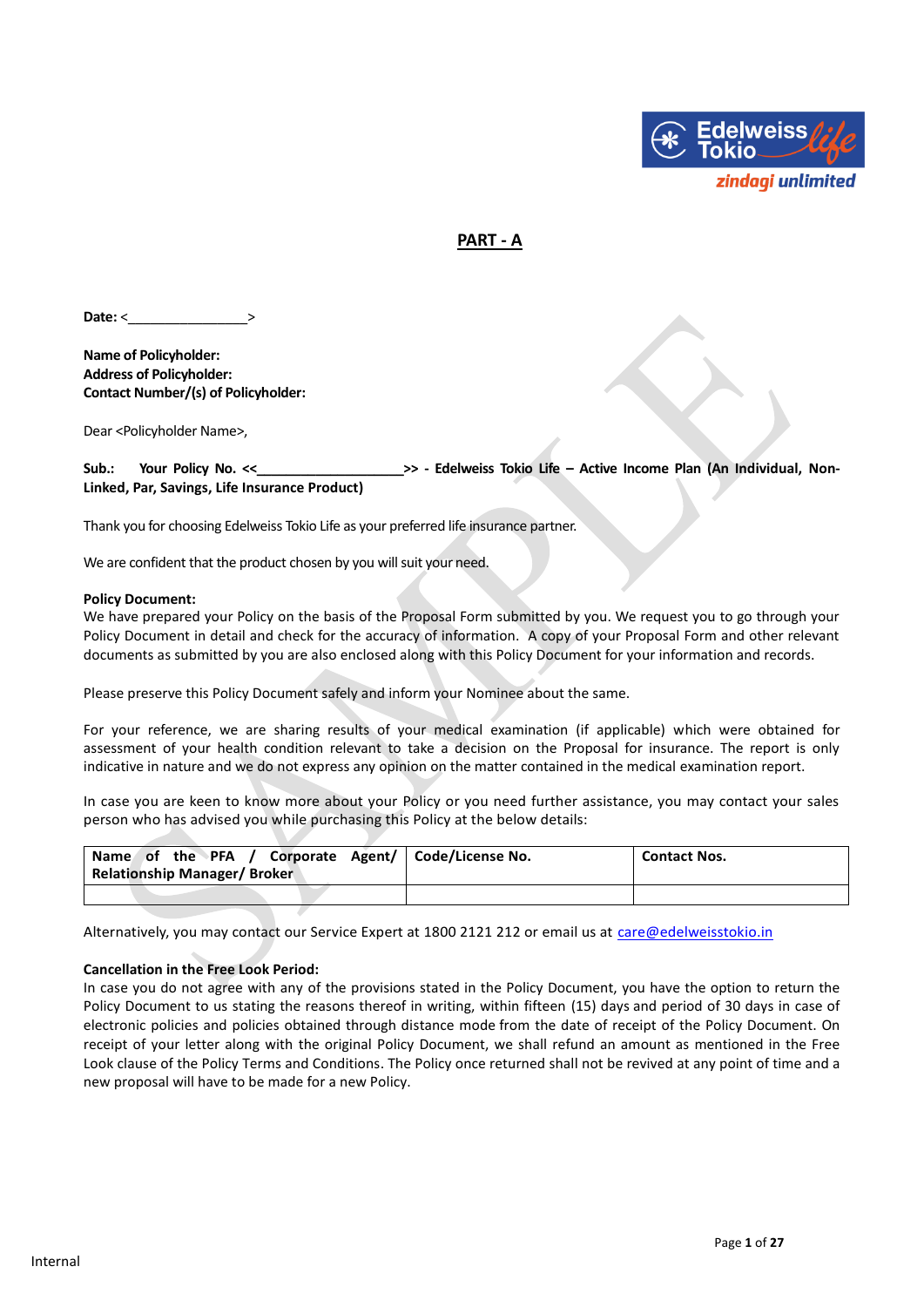To exercise the Free Look option, you would need to send the original Policy Document along with a request letter to us at any of our branches or at our Corporate Office address provided below. You are required to maintain the acknowledgement received from the Company as a proof of submission.

Please note that if the Policy is opted through Insurance Repository ('IR'), the computation of the said Free Look Period will be as stated below: -

- For existing e-Insurance Account (eIA): Computation of the said Free Look Period will commence from the date of delivery of the e mail confirming the credit of the Insurance Policy by the IR.
- For New e-Insurance Account: If an application for e-Insurance Account accompanies the proposal for insurance, the date of receipt of the 'welcome kit' from the IR with the credentials to log on to the e-Insurance Account(eIA) or the delivery date of the email confirming the grant of access to the eIA or the delivery date of the email confirming the credit of the Insurance policy by the IR to the eIA, whichever is later, shall be reckoned for the purpose of computation of the free look period.

We look forward to serve you.

Regards,

*For* **Edelweiss Tokio Life Insurance Company Limited**

#### **Authorised Signatory**

**Registered Office**- 6th Floor, Tower 3, Wing 'B', Kohinoor City, Kirol Road, Kurla (W), Mumbai ‐ 400070 **Corporate Office**- 4th Floor, Tower 3, Wing 'B', Kohinoor City, Kirol Road, Kurla (W), Mumbai ‐ 400070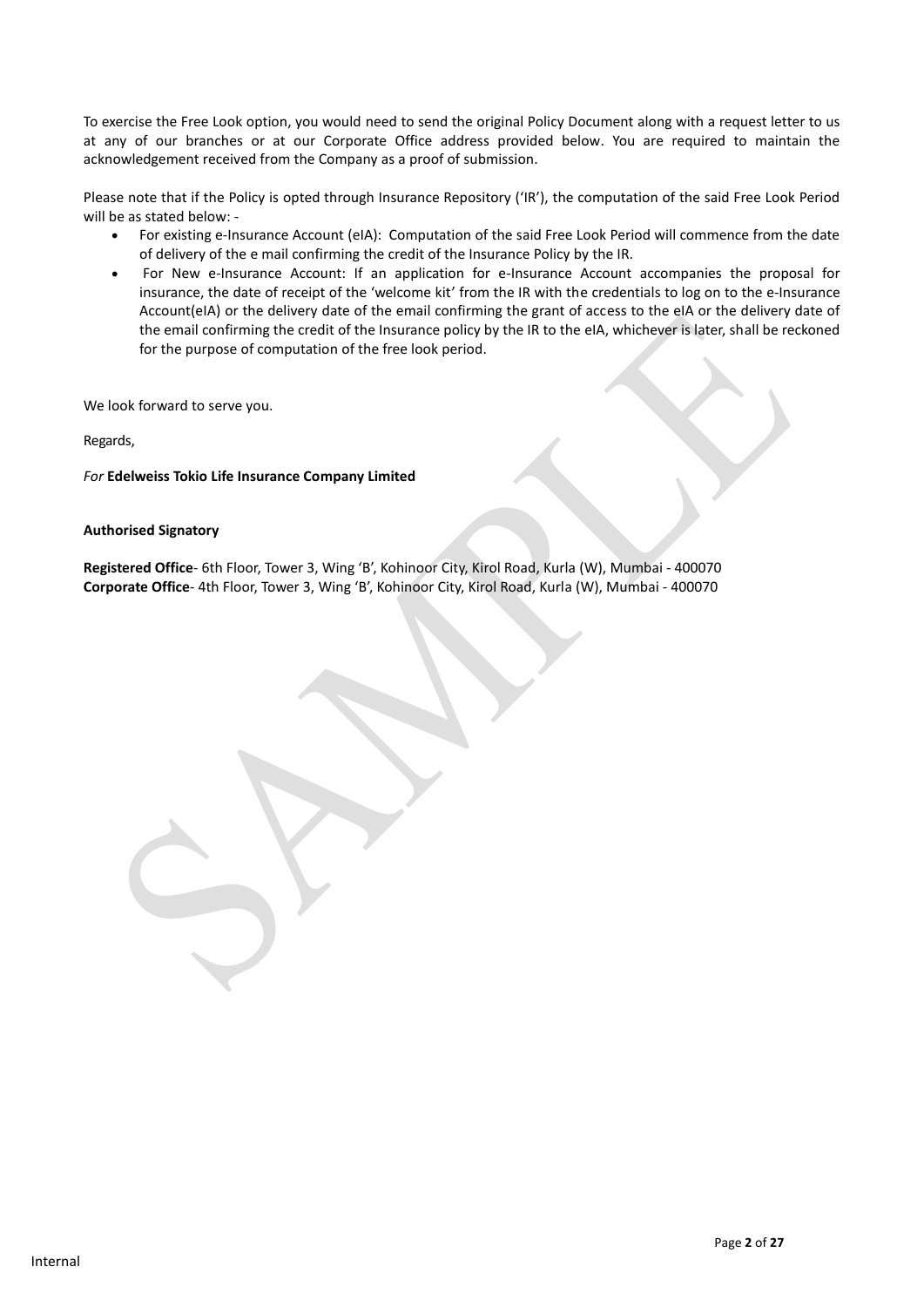## **Edelweiss Tokio Life Insurance Company Limited Registered Office- 6th Floor, Tower 3, Wing 'B', Kohinoor City, Kirol Road, Kurla (W), Mumbai ‐ 400070 Corporate Office- 4th Floor, Tower 3, Wing 'B', Kohinoor City, Kirol Road, Kurla (W), Mumbai ‐ 400070**

## **POLICY DOCUMENT - Edelweiss Tokio Life – Active Income Plan An Individual, Non-Linked, Par, Savings, Life Insurance Product UIN: 147N065V01**

#### **POLICY PREAMBLE**

This Policy is an Individual, Non-Linked, Par, Savings, Life Insurance Product. This document is the evidence of a contract of insurance between Edelweiss Tokio Life Insurance Company Limited ('the Company') and the Policyholder as described in the Policy Schedule given below. This Policy is based on the proposal made by the within named Policyholder and submitted to the Company along with the required documents, declarations, statements, applicable medical evidence and other information received by the Company from the Policyholder, Life Insured or on behalf of the Policyholder ('Proposal'). This Policy is effective upon receipt and realisation, by the Company, of the consideration payable under the Policy. This Policy is written under and will be governed by the applicable laws in force in India and all Premiums and Benefits are expressed and payable in Indian Rupees.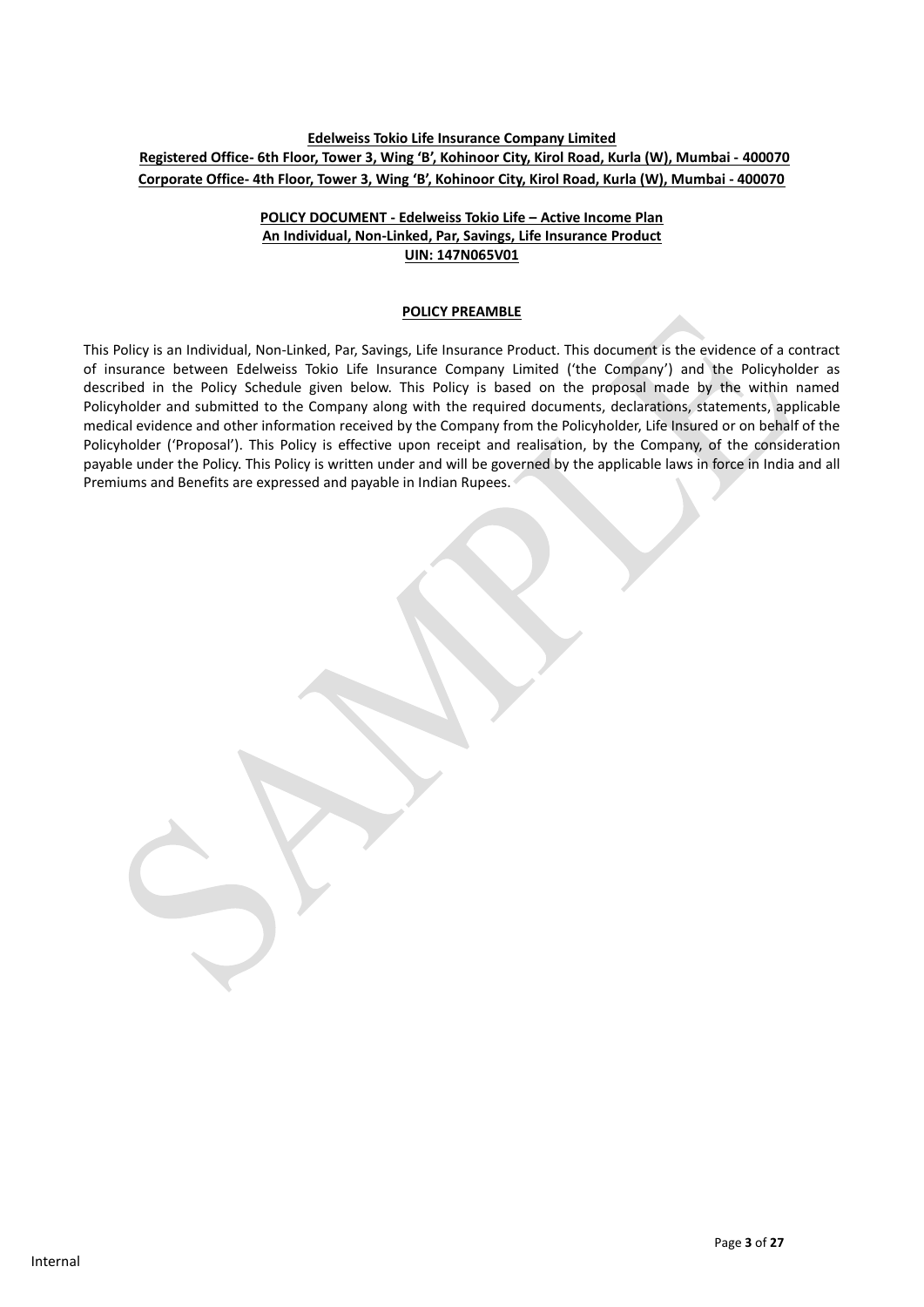# **POLICY SCHEDULE**

| <b>Policy Number</b>                | Plan Name and UIN                                           |  |  |  |
|-------------------------------------|-------------------------------------------------------------|--|--|--|
|                                     | Edelweiss Tokio Life - Active Income Plan (UIN: 147N065V01) |  |  |  |
| <b>Details of the Policyholder:</b> |                                                             |  |  |  |
| <b>Name</b>                         | Date of Birth<br>Gender<br>Age                              |  |  |  |
|                                     |                                                             |  |  |  |
|                                     |                                                             |  |  |  |

| Address                      |               |     |        |
|------------------------------|---------------|-----|--------|
|                              |               |     |        |
| Details of the Life Insured: |               |     |        |
|                              |               |     |        |
| Name                         | Date of Birth | Age | Gender |
|                              |               |     |        |
|                              |               |     |        |
|                              |               |     |        |
|                              |               |     |        |

| <b>Policy Details</b>                    |                                                                  |
|------------------------------------------|------------------------------------------------------------------|
| <b>Policy Commencement Date</b>          | < <dd mm="" yyyy="">&gt;</dd>                                    |
| <b>Risk Commencement Date</b>            | < <dd mm="" yyyy="">&gt;</dd>                                    |
| <b>Maturity Age</b>                      | << Till age 75 / Till age 85 / Till age 99>>                     |
| Policy Term                              | << Maturity age chosen minus age at entry of Life Insured>>      |
| Premium Paying Term (PPT)                | <<5   8   10   12 years>>                                        |
| Premium Paying Frequency                 | < <annual monthly="" quarterly="" semi-annually="">&gt;</annual> |
| <b>Annual Premium</b>                    | Rs.                                                              |
| Annualized premium                       | Rs.                                                              |
| Modal Premium including Applicable Taxes | Rs. << amount>>                                                  |
| Premium Paying Due Date                  | << Date & Month of every year / Date of every month >>           |
| Last Premium Due Date                    | < <dd mm="" yyyy="">&gt;</dd>                                    |
| <b>Maturity Date</b>                     | < <dd mm="" yyyy="">&gt;</dd>                                    |
| Income Option                            | < <early deferred="" income="">&gt;</early>                      |
| Guaranteed Income Type                   | < <level guaranteed="" income="" increasing="">&gt;</level>      |
| <b>First Guaranteed Income Amount</b>    | Rs. < <amount>&gt;</amount>                                      |
| First Guaranteed Income Payout Date      | < <dd mm="" yyyy="">&gt;</dd>                                    |
| <b>Family Income Benefit</b>             | $<<$ Yes / No >>                                                 |
| Paid-up Additions Benefit                | $<<$ Yes / No>>                                                  |

# **BENEFIT INFORMATION**

| Sum Assured on Death during the first Policy Year   : Rs. |               |
|-----------------------------------------------------------|---------------|
| Sum Assured on Maturity                                   | $\vert$ : Rs. |

| <b>Rider Name</b>                                                            | <b>UIN</b> | <b>Sum Assured</b> | <b>Modal Premium</b><br>plus applicable taxes | <b>Term</b><br>(years) | <b>PPT</b><br>(years) |
|------------------------------------------------------------------------------|------------|--------------------|-----------------------------------------------|------------------------|-----------------------|
| Edelweiss Tokio Life -<br>Accidental Total and Permanent<br>Disability Rider | 147B001V03 | Rs.                | Rs. incl. any $u/w$<br>extra                  |                        |                       |
| Edelweiss Tokio Life -<br>Accidental Death Benefit Rider                     | 147B002V03 | Rs.                | Rs. incl. any $u/w$<br>extra                  |                        |                       |
| Edelweiss Tokio Life - Critical<br>Illness Rider                             | 147B005V03 | Rs.                | Rs. incl. any $u/w$<br>extra                  |                        |                       |
| Edelweiss Tokio Life - Waiver of                                             | 147B003V04 | <b>NA</b>          | Rs. incl. any $u/w$                           |                        |                       |

 $\mathbf l$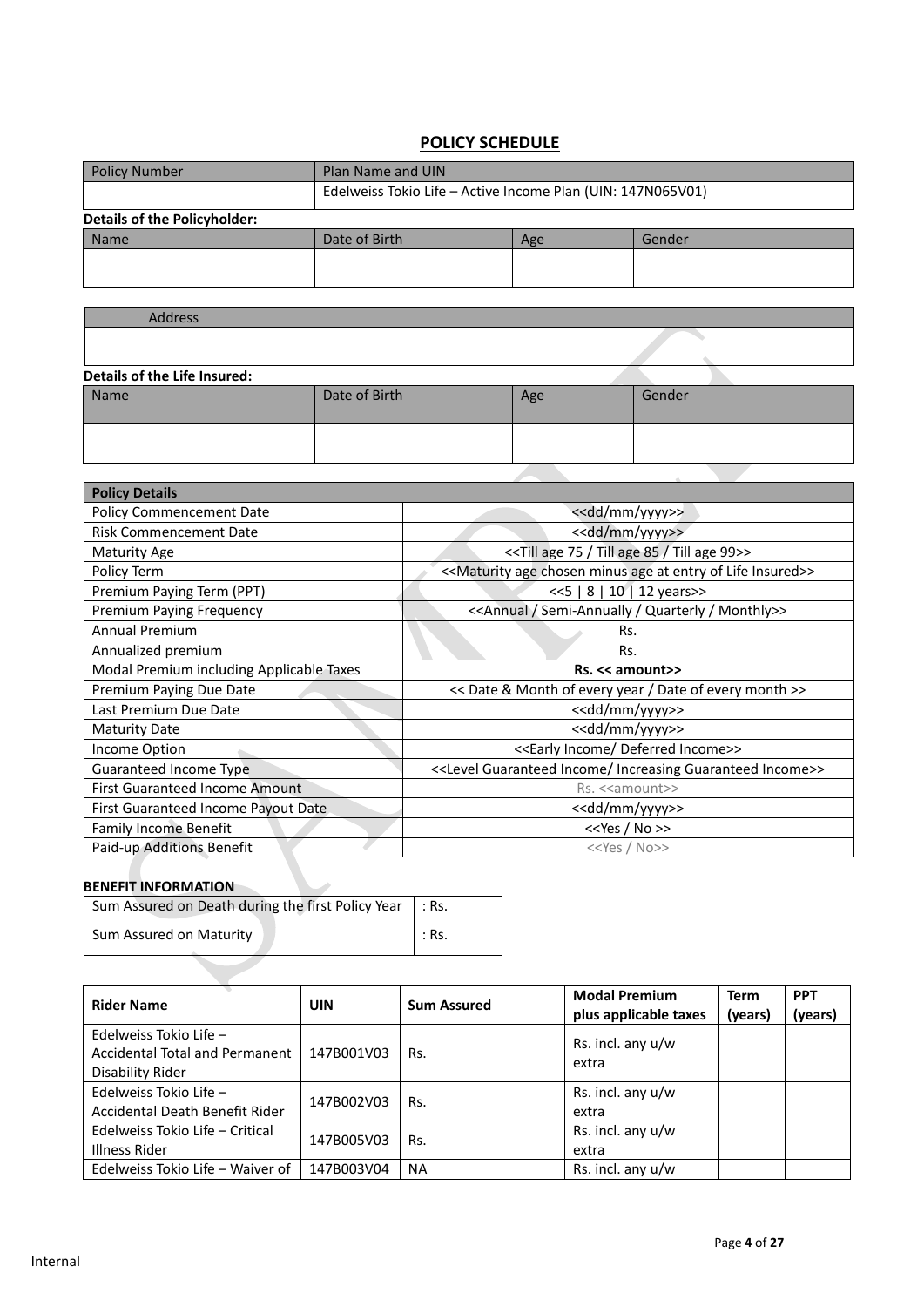| Premium Rider*                                        |            |                  | extra                        |  |
|-------------------------------------------------------|------------|------------------|------------------------------|--|
| Edelweiss Tokio Life - Income                         | 147B015V01 | $:$ Rs.          | : Rs. incl. any $u/w$        |  |
| Benefit Rider                                         |            |                  | extra                        |  |
|                                                       |            | Death            |                              |  |
| Edelweiss Tokio Life - Payor<br>Waiver Benefit Rider* | 147B014V04 | CI & ATPD        | : Rs. incl. any u/w<br>extra |  |
|                                                       |            | Death, CI & ATPD |                              |  |
| <b>Total</b>                                          |            |                  |                              |  |

\*Not available if Family Income Benefit is opted.

#### **Nomination details of Nominees of Life Insured:**

| Name of the Nominee(s)       | <nominee 1=""></nominee>     | <nominee 2=""></nominee> | <nominee 3=""></nominee> |
|------------------------------|------------------------------|--------------------------|--------------------------|
| Age of the Nominee(s)        |                              |                          |                          |
| <b>Nomination Percentage</b> |                              |                          |                          |
| Relationship<br>with Life    |                              |                          |                          |
| <b>Insured</b>               |                              |                          |                          |
| Name of the Appointee        | <appointee 1=""></appointee> | < Appointee 2>           | < Appointee 3>           |
| (if Nominee is a minor)      |                              |                          |                          |

Consolidated Stamp Duty paid: Rs.<< POL-STMP-DUTY-AMT>>/- paid by Pay Order, vide Mudrank receipt no: **\_\_\_\_\_\_** dated **\_\_\_\_\_\_\_\_\_\_\_**

For and on behalf of **Edelweiss Tokio Life Insurance Company Limited** 

#### **Authorised Signatory**

*This Policy Document is signed using a digital signature for and on behalf of Edelweiss Tokio Life Insurance Company Limited.* 

**We request you to go through the Policy Document in detail and check for the accuracy of information provided therein. In case you notice any mistake, you may return the Policy Document to us for necessary correction.**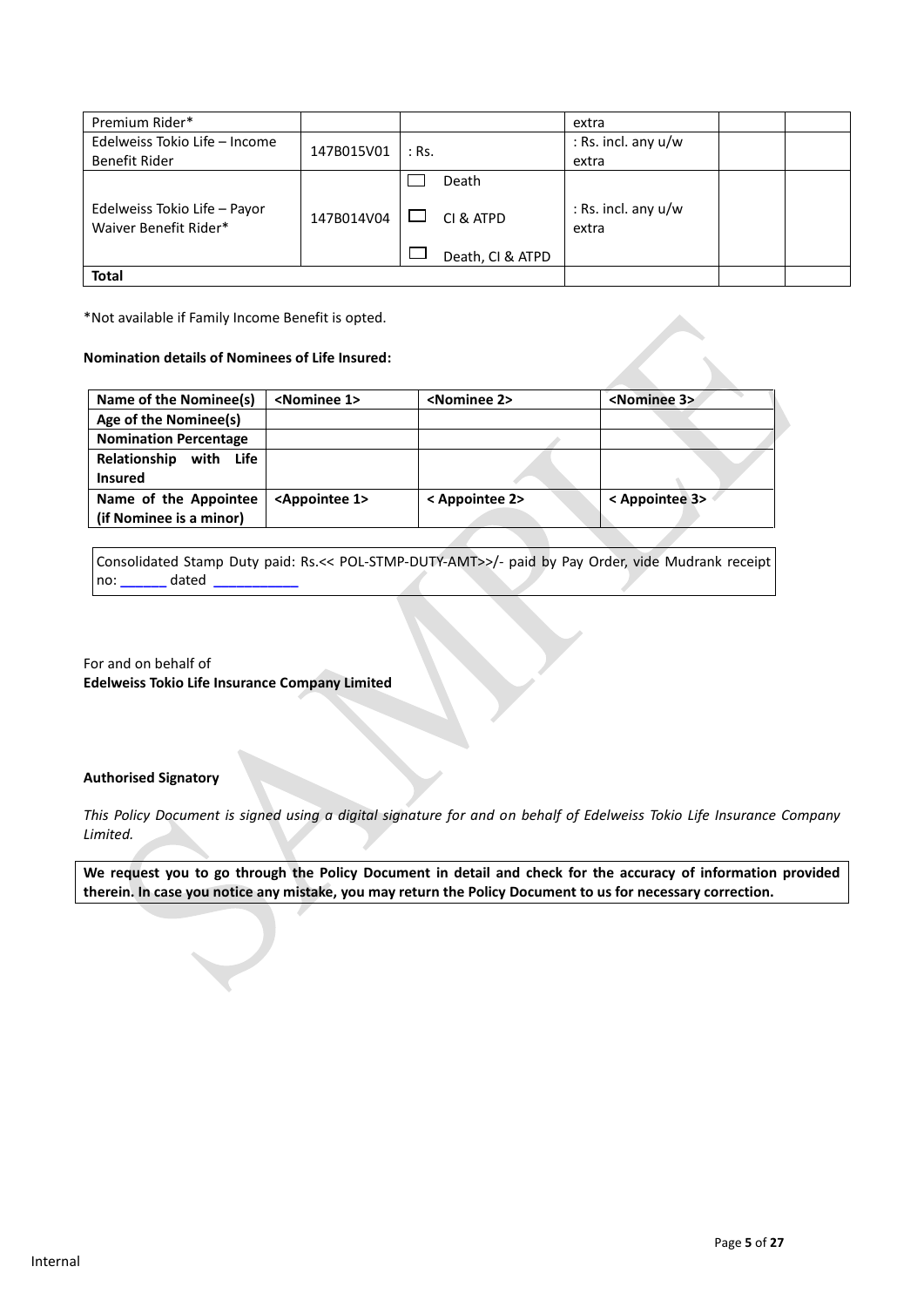# **PART – B**

# **DEFINITIONS**

| <b>Defined Term</b>                         | <b>Meaning</b>                                                                                                                                                                                                                                                                                                                                                                                                                                                                                                                                                                                           |  |  |  |
|---------------------------------------------|----------------------------------------------------------------------------------------------------------------------------------------------------------------------------------------------------------------------------------------------------------------------------------------------------------------------------------------------------------------------------------------------------------------------------------------------------------------------------------------------------------------------------------------------------------------------------------------------------------|--|--|--|
| Age:                                        | means the age (last birthday) of the Life Insured in completed years as on Policy<br><b>Commencement Date</b>                                                                                                                                                                                                                                                                                                                                                                                                                                                                                            |  |  |  |
| <b>Annual Premium:</b>                      | means the premium amount payable in a year chosen by the policyholder, including loadings<br>for Modal Premiums and Underwriting Extra premiums, if any but excluding the taxes and rider<br>premiums, if any                                                                                                                                                                                                                                                                                                                                                                                            |  |  |  |
| <b>Annualized</b><br>Premium:               | means the premium amount payable in a year chosen by the Policyholder, excluding the taxes,<br>rider premiums, Underwriting Extra premiums and loadings for Modal Premiums, if any.                                                                                                                                                                                                                                                                                                                                                                                                                      |  |  |  |
| Appointee:                                  | means the person registered with us and mentioned in the Policy Schedule, who is authorised<br>to receive and hold in trust the benefits under this Policy on behalf of the Nominee/(s), if the<br>Nominee/(s) is/are less than Age 18 on the date of payment                                                                                                                                                                                                                                                                                                                                            |  |  |  |
| Assignee:                                   | means the person to whom the rights and benefits under this Policy are transferred by virtue<br>of assignment under section 38 of the Insurance Act, 1938 as amended from time to time                                                                                                                                                                                                                                                                                                                                                                                                                   |  |  |  |
| <b>Cash Bonus:</b>                          | means the non-guaranteed bonus which may be declared annually starting from the Policy<br>Anniversary falling immediately after the completion of Premium Paying Term based on the<br>performance of the participating fund of the Company. No guarantee shall be applicable for<br>declaration of future rates of Cash Bonuses. Cash Bonus is expressed as a percentage of the<br>Sum Assured on Maturity and cumulative Paid-up Additions on Maturity. The rate of Cash<br>Bonus on Sum Assured on Maturity and that on cumulative Paid-up Additions on Maturity may<br>be different.                  |  |  |  |
| <b>Covered Critical</b>                     | means the list of Critical Illness read in conjunction with exclusions, definitions and conditions                                                                                                                                                                                                                                                                                                                                                                                                                                                                                                       |  |  |  |
| <b>Illnesses</b><br><b>Death Benefit:</b>   | and as mentioned in clause 2 of part C.<br>means the benefit which is payable on death of the Life Insured, as stated in the Policy<br>Document.                                                                                                                                                                                                                                                                                                                                                                                                                                                         |  |  |  |
| Family<br>Income<br><b>Benefit:</b>         | means the benefit as selected by the Policyholder at the inception of the Policy only and as<br>mentioned in the Policy Schedule and for which there will be additional premiums payable.<br>Once chosen, the Family Income Benefit cannot be opted out. The Family Income benefit is<br>available subject to Board Approved Underwriting Policy.                                                                                                                                                                                                                                                        |  |  |  |
| <b>Grace Period:</b>                        | means 15 days, where the Policyholder pays the Premium in case of Monthly Premium Paying<br>frequency and 30 days for all other Premium Paying frequencies in all other cases from the<br>Premium Paying Due Date specified in the Policy Schedule for the payment of Premium during<br>which the Policy is considered to be In-Force                                                                                                                                                                                                                                                                    |  |  |  |
| <b>Guaranteed Income:</b>                   | means a guaranteed amount payable annually at the end of each Policy Year starting from the<br>First Guaranteed Income Payout Date in the form of cash payout while the Policy is In-Force.                                                                                                                                                                                                                                                                                                                                                                                                              |  |  |  |
|                                             | means one of the following options, as stated in the Policy Schedule, and cannot be changed<br>anytime during the Policy Term.<br>Level Guaranteed Income: Under this option, same Guaranteed Income amount will be<br>payable and will be equal to 1.5% of Sum Assured on Maturity, as stated in the Policy<br>Schedule.                                                                                                                                                                                                                                                                                |  |  |  |
| <b>Guaranteed</b><br><b>Income</b><br>Type: | Increasing Guaranteed Income: This option is not available when Early Income is chosen as<br>$\bullet$<br>the Income Option. Under this option, Guaranteed Income amount will increase annually.<br>The Guaranteed Income amount will be equal to 0.75% of Sum Assured on Maturity on the<br>Policy Anniversary falling immediately after the completion of PPT, as stated in the Policy<br>Schedule, and thereafter increasing by a fixed amount every year which is calculated as 5%<br>of the Guaranteed Income payable on the Policy Anniversary falling immediately after the<br>completion of PPT. |  |  |  |
| <b>IRDAI / Authority:</b>                   | means the insurance Regulatory and Development Authority of India established under sub-<br>section (1) of section 3 of the Insurance Regulatory and Development Authority Act, 1999 (41<br>of 1999).                                                                                                                                                                                                                                                                                                                                                                                                    |  |  |  |
| In-Force:                                   | means the status of the policy during the Policy Term when all the due premiums have been<br>paid/waived off or the policy is not in a state of discontinuance.                                                                                                                                                                                                                                                                                                                                                                                                                                          |  |  |  |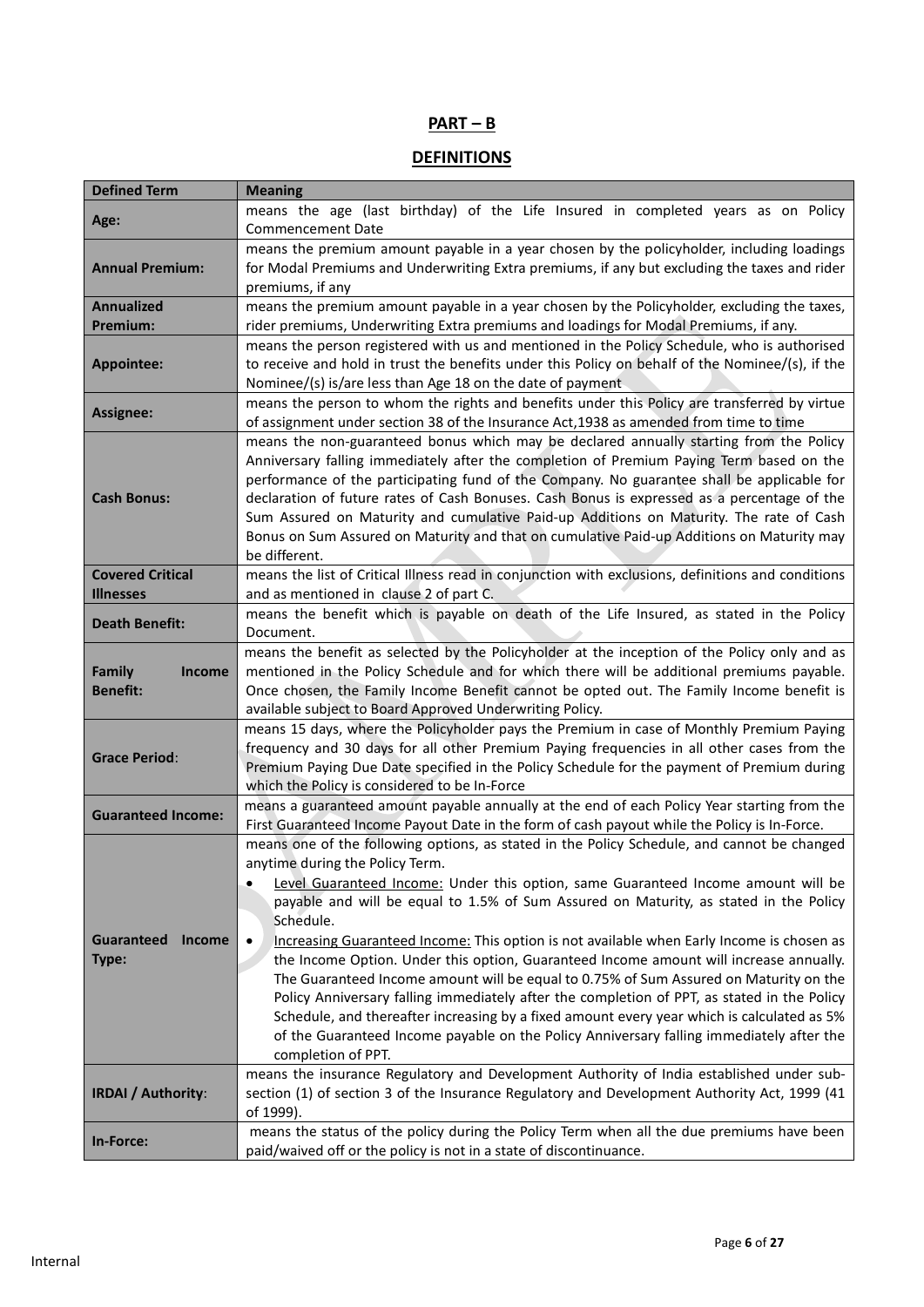| <b>Income Benefit</b>        | means an amount payable on applicable Policy Anniversary as per the Income Option chosen<br>and is equal to Guaranteed Income plus Cash Bonus (if declared). |  |  |
|------------------------------|--------------------------------------------------------------------------------------------------------------------------------------------------------------|--|--|
|                              | means one of the following options, as stated in the Policy Schedule, and cannot be changed                                                                  |  |  |
|                              | anytime during the Policy Term.                                                                                                                              |  |  |
|                              | Early Income:                                                                                                                                                |  |  |
|                              | Under this option, Guaranteed Income will be payable annually at the end of each<br>a)                                                                       |  |  |
|                              | Policy Year starting from the second Policy Year, as stated in the Policy Schedule, in the                                                                   |  |  |
|                              | form of cash pay-out and is payable till Maturity Date or death of the Life Insured,                                                                         |  |  |
|                              | whichever is earlier, while the Policy is In-Force.                                                                                                          |  |  |
|                              | Under this option, a Cash Bonus starting from Policy Anniversary immediately falling<br><u>b)</u>                                                            |  |  |
|                              | after the completion of PPT will be payable annually till Maturity Date or death,                                                                            |  |  |
| <b>Income Options:</b>       | whichever is earlier, while the Policy is In-Force.                                                                                                          |  |  |
|                              | Deferred Income:                                                                                                                                             |  |  |
|                              | Under this option, Guaranteed Income will be payable annually at the end of each<br>a)                                                                       |  |  |
|                              | Policy Year starting from the Policy Anniversary falling immediately after the                                                                               |  |  |
|                              | completion of PPT, as stated in the Policy Schedule, in the form of cash pay-out and is                                                                      |  |  |
|                              | payable till Maturity Date or death of the Life Insured, whichever is earlier, while the                                                                     |  |  |
|                              | Policy is In-Force.                                                                                                                                          |  |  |
|                              | Under this option, a Cash Bonus starting from Policy Anniversary falling after the<br>b)                                                                     |  |  |
|                              | completion of PPT will be payable annually till Maturity Date or death, whichever is                                                                         |  |  |
|                              | earlier, while the Policy is In-Force.                                                                                                                       |  |  |
| <b>Insurance Act:</b>        | means IRDAI Act, 1999, The Insurance Act, 1938 (4 of 1938) as amended from time to time.                                                                     |  |  |
| Life Insured:                | means the person named in the Policy Schedule whose life is insured under this Policy.                                                                       |  |  |
| <b>Maturity Date:</b>        | means the date specified in the Policy Schedule on which the Policy matures and terminates.                                                                  |  |  |
|                              | means a person who holds a valid registration from the medical council of any state of India or                                                              |  |  |
|                              | Medical Council of India or Council for Indian Medicine or for Homeopathy set up by the                                                                      |  |  |
|                              | Government of India or a State Government and is thereby entitled to practice medicine within                                                                |  |  |
|                              | its jurisdiction; and is acting within the scope and jurisdiction of license.                                                                                |  |  |
|                              |                                                                                                                                                              |  |  |
| <b>Medical Practitioner:</b> | The Medical Practitioner should not be:                                                                                                                      |  |  |
|                              | the Policyholder/insured person himself / herself; or<br>$\bullet$                                                                                           |  |  |
|                              | An authorised insurance intermediary (or related persons) involved with selling or<br>٠                                                                      |  |  |
|                              | servicing the insurance contract in question; or                                                                                                             |  |  |
|                              | Employed by or under contractual engagement with the insurance company; or<br>$\bullet$                                                                      |  |  |
|                              | Related to the Policyholder/Life Insured by blood or marriage                                                                                                |  |  |
| Modal Premium /              | means the amount stated in the Policy Schedule payable by you to us by the due dates, at the                                                                 |  |  |
| Premium                      | Premium frequency, in the manner specified in the Policy Schedule.<br>means the person/(s) named in the Policy Schedule who has/have been nominated by the   |  |  |
|                              | Policyholder (who is also the Life Insured in the Policy) in accordance with the Section 39 of the                                                           |  |  |
| <b>Nominee:</b>              | Insurance Act, 1938 as amended from time to time to receive the benefits in respect of this                                                                  |  |  |
|                              | Policy.                                                                                                                                                      |  |  |
|                              | means the benefits which get accrued to the policy in lieu of cash pay-out of Income Benefit in                                                              |  |  |
| <b>Additions</b><br>Paid-up  | the form of 'Paid-up Additions on Maturity' and 'Paid-up Additions on Death'. and are                                                                        |  |  |
| <b>Benefit:</b>              | explained in clause 7 of Part C                                                                                                                              |  |  |
|                              | means the contract of insurance as evidenced by this Policy Document, the Proposal Form, the                                                                 |  |  |
| <b>Policy:</b>               | Policy Schedule/(s) and any other information/document/(s) provided to us in respect of the                                                                  |  |  |
|                              | Proposal Form and any endorsement issued by us.                                                                                                              |  |  |
| Policyholder/You/yo          | means or refers to the Policyholder stated in the Policy Schedule.                                                                                           |  |  |
| u/Your/your:                 |                                                                                                                                                              |  |  |
| <b>Policy Anniversary:</b>   | means the date corresponding with the Policy Commencement Date specified in the Schedule                                                                     |  |  |
| <b>Policy</b>                | in every calendar year.                                                                                                                                      |  |  |
| <b>Commencement</b>          | means the date as shown in the Policy Schedule from which the Policy commences.                                                                              |  |  |
| <b>Date:</b>                 |                                                                                                                                                              |  |  |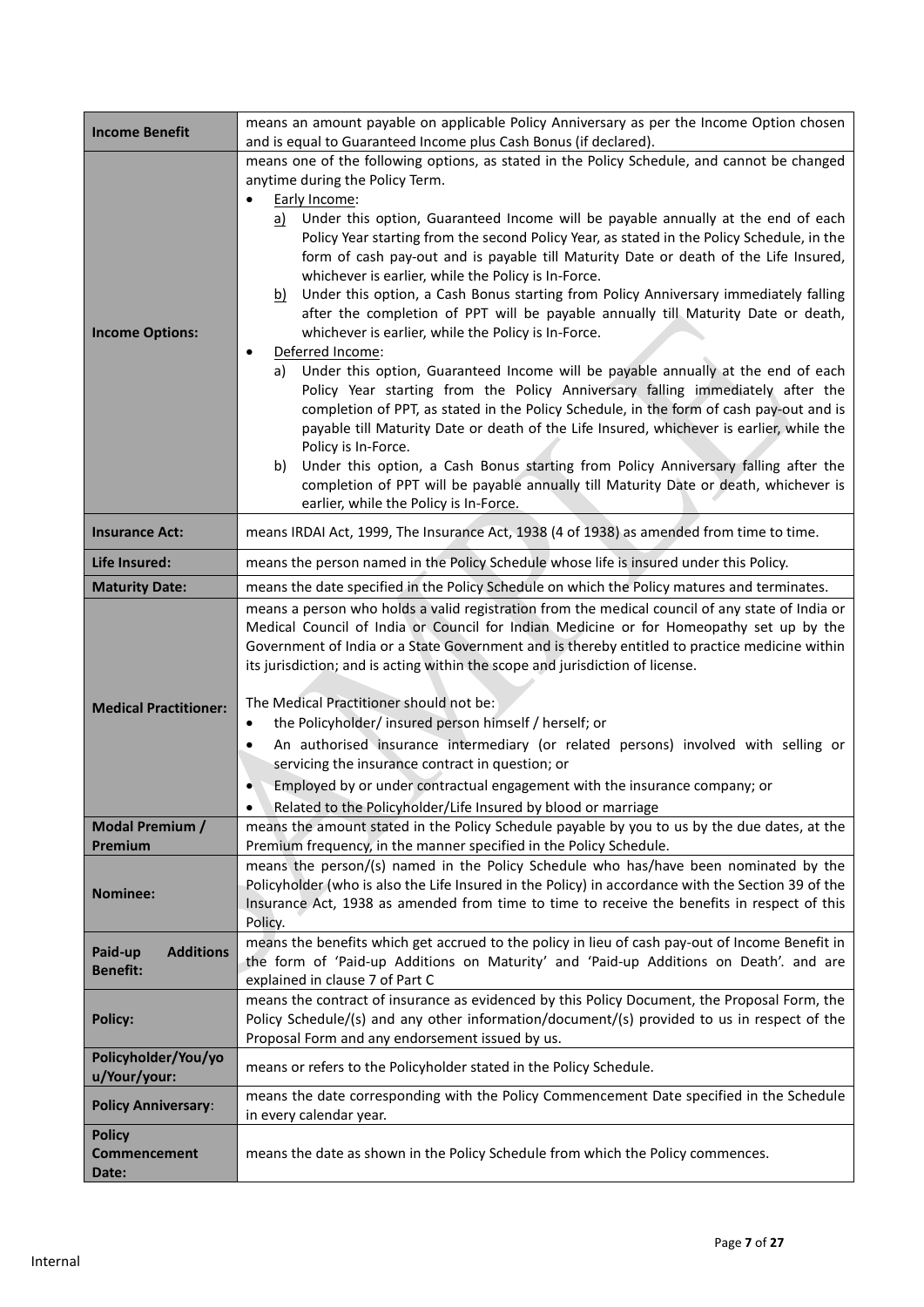| <b>Policy Document</b>               | means this entire document from Part A to Part G.                                                                                                                                                                                                                                                                                                                                                                                                                                                                                                                                         |
|--------------------------------------|-------------------------------------------------------------------------------------------------------------------------------------------------------------------------------------------------------------------------------------------------------------------------------------------------------------------------------------------------------------------------------------------------------------------------------------------------------------------------------------------------------------------------------------------------------------------------------------------|
| <b>Policy Schedule:</b>              | means the Schedule and any endorsements attached to and forming part of this Policy and if<br>any updated Schedule is issued, then, the Schedule latest in time.                                                                                                                                                                                                                                                                                                                                                                                                                          |
| <b>Policy Term:</b>                  | means the term of the Policy as specified in the Policy Schedule and is the time period<br>between the Policy Commencement Date and the Maturity Date.                                                                                                                                                                                                                                                                                                                                                                                                                                    |
| <b>Policy Year:</b>                  | means a period of twelve consecutive months starting from Policy Commencement Date as<br>stated in the Policy Schedule and ending on the day immediately preceding the following Policy<br>Anniversary date and each subsequent period of twelve consecutive months thereafter.                                                                                                                                                                                                                                                                                                           |
| Premium<br><b>Discontinuance</b>     | means the non-payment of premiums by you before the expiry of Grace Period.                                                                                                                                                                                                                                                                                                                                                                                                                                                                                                               |
| <b>Premium Paying</b><br>Term (PPT): | means the term in years as specified in the Policy Schedule, during which the Premiums are<br>payable by you to us under this Policy.                                                                                                                                                                                                                                                                                                                                                                                                                                                     |
| <b>Proposal Form:</b>                | means the signed and dated form and any accompanying declarations or statements submitted<br>to us by the Policyholder and/or Life Insured as applicable for the purpose of obtaining<br>insurance cover under this Policy.                                                                                                                                                                                                                                                                                                                                                               |
| <b>Regulations:</b>                  | means the IRDAI (Non-Linked Insurance Products) Regulations, 2019 and any other applicable<br>laws issued and as may be amended from time to time.                                                                                                                                                                                                                                                                                                                                                                                                                                        |
| <b>Revival:</b>                      | means the restoration of this Policy, which was discontinued due to the non-payment of<br>premium, by us with all the benefits mentioned in the Policy Document, with or without rider<br>benefits if any, upon the receipt of all premiums due and other charges or late fee if any, as per<br>the terms and conditions of this Policy, upon being satisfied as to the continued insurability of<br>the Life Insured or Policyholder on the basis of the information, documents and reports<br>furnished by the Policyholder, in accordance with the Board approved Underwriting Policy. |
| <b>Risk Commencement</b><br>Date:    | means the date as stated in the Policy Schedule on which your risk cover under this Policy<br>commences.                                                                                                                                                                                                                                                                                                                                                                                                                                                                                  |
| <b>Sum Assured on</b><br>Death:      | means the amount payable on the occurrence of Death. The Sum Assured on Death during<br>the first Policy Year is as mentioned in the Policy Schedule.<br>The Sum Assured on Death increases every Policy Year starting from 2 <sup>nd</sup> Policy Year by an<br>absolute amount equal to<br>Max (Sum Assured on Maturity less 10 times the Annual Premium, 0) / (Policy Term -1)                                                                                                                                                                                                         |
| <b>Sum Assured on</b>                | means an amount stated in the Policy Schedule                                                                                                                                                                                                                                                                                                                                                                                                                                                                                                                                             |
| <b>Maturity:</b><br>Surrender:       | means complete withdrawal or termination of the entire Policy by You.                                                                                                                                                                                                                                                                                                                                                                                                                                                                                                                     |
| <b>Surrender Value:</b>              | means an amount, if any, that becomes payable in case of Surrender in accordance with the<br>terms and conditions of this Policy.                                                                                                                                                                                                                                                                                                                                                                                                                                                         |
| <b>Terminal Bonus:</b>               | means an amount which may be payable based on the performance of the participating fund,<br>either on death or maturity. For Family Protection Option, Terminal Bonus, if declared, will be<br>payable only on maturity.                                                                                                                                                                                                                                                                                                                                                                  |
| <b>Total Premiums Paid</b>           | means total of all the premiums received, excluding any extra premium, any rider premium and<br>taxes.                                                                                                                                                                                                                                                                                                                                                                                                                                                                                    |
| <b>Underwriting Extra:</b>           | means an additional amount charged by us as Premium, as per our Board approved<br>underwriting policy, which is determined on the basis of disclosures made by you in the<br>Proposal Form or on the basis of any other information received by us including through<br>medical examinations of the Life Insured in relation to this Policy.                                                                                                                                                                                                                                              |
| <b>Waiting Period:</b>               | means the period of 90 calendar days from the Risk Commencement Date or the date of<br>Revival of the Policy, whichever is later, during which the Life Insured will not be entitled to the<br>Critical Illness Benefit.                                                                                                                                                                                                                                                                                                                                                                  |
| We/we/Our/our/Us/<br>us/ Company:    | means Edelweiss Tokio Life Insurance Company Limited.                                                                                                                                                                                                                                                                                                                                                                                                                                                                                                                                     |

**Interpretation:** In this Policy, where appropriate, references to the singular will include references to the plural and references to one gender will include references to the other.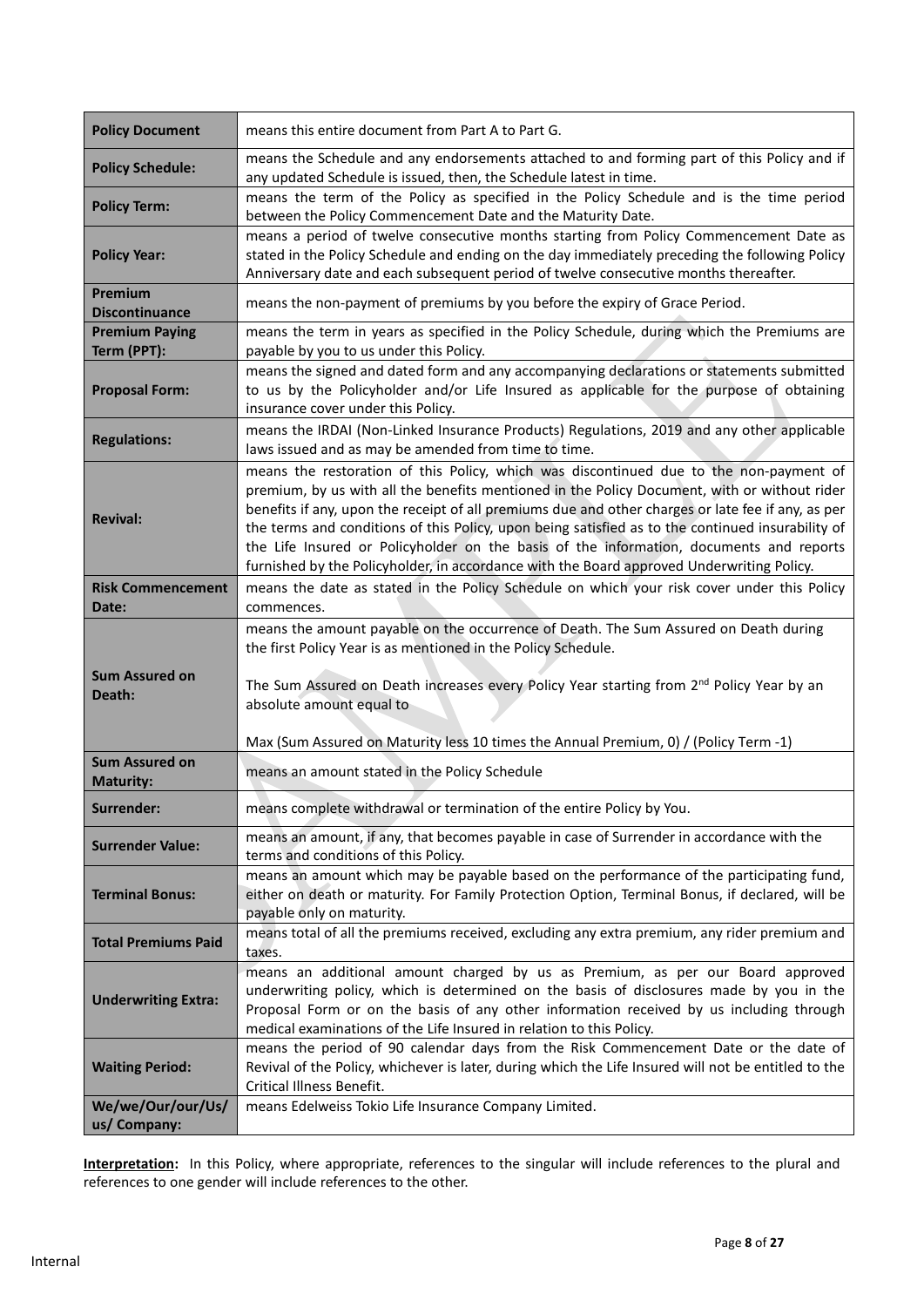# **PART – C**

## **BENEFITS**

## 1. **Death Benefit:**

| <b>Events</b> | How and when Benefits are payable           | Size of such benefits                                  |
|---------------|---------------------------------------------|--------------------------------------------------------|
|               | Without Family Income Benefit: In case of   | Sum Assured on Death along with Income Benefit         |
|               | death of the Life Insured during the Policy | applicable for the Policy Year, and cumulative Paid-up |
|               | Term, while the Policy is In-Force, the     | Additions on death, if any and Terminal Bonus, if      |
|               | Death Benefit will be payable as lumpsum    | declared, will be payable.                             |
|               | and the policy terminates.                  |                                                        |
|               |                                             | The minimum Death Benefit shall be at least 105%       |
| Death of the  |                                             | of the Total Premiums Paid upto the date of death.     |
| Life Insured  | With Family Income Benefit: In case of      | Sum Assured on Death along with cumulative Paid-       |
|               | death of the Life Insured during the Policy | up Additions on death, if any will be payable.         |
|               | Term, while the Policy is In-Force, the     |                                                        |
|               | Death Benefit will be payable as lumpsum,   | The minimum Death Benefit shall be at least 105% of    |
|               | no future Premiums are required to be       | the Total Premiums Paid upto the date of death.        |
|               | paid* and Policy will continue as In-Force  |                                                        |
|               | for residual benefits.                      |                                                        |
|               |                                             |                                                        |

In case of death of the Life Insured who is a minor, the Death Benefit will be paid to the Proposer in the policy.

\* Rider premiums, if any will still be required to be paid as and when due.

## 2. **Critical Illness Benefit:**

This benefit is applicable only if Family Income Benefit is opted.

| Events                  | How and when Benefits are payable           | Size of such benefits                                |
|-------------------------|---------------------------------------------|------------------------------------------------------|
| Diagnosis of            | In case of diagnosis of the Life Insured    | On survival of 30 days following the date of         |
| Covered                 | suffering from one of the Covered Critical  | diagnosis, no future premiums are required to be     |
| <b>Critical Illness</b> | Illness Conditions, during the Policy Term, | paid and Policy will continue as In-Force policy for |
| conditions              | while the Policy is In-Force.               | residual benefits.                                   |

During the period from the reporting of the critical illness claim till its acceptance, the Policy shall be treated akin to a continuing Policy. However, if the Policyholder has paid any Premiums falling due during this period, the same will be refunded back on acceptance of the critical illness claim.

## Other conditions for Critical Illness Benefit

- Claim for critical illness will only be accepted if the illness has occurred after the Waiting Period.
- No benefit will be applicable if there is diagnosis of any covered critical illness or any signs or symptoms related to any of the covered critical illness, within the Waiting Period as applicable from either the date of issue of the policy or date of Revival whichever is later.
- For any critical illness claim to be valid, the incidence of the condition must be the first occurrence in the lifetime of the Life Insured.
- Insured has to notify the critical illness claim within 90 days of the date of diagnosis of the covered critical illness. However, claims filed even beyond such period may be considered if there are valid reasons for the delay.
- Critical Illness benefit will be paid subject to satisfaction of definitions and exclusions, only once in the complete Policy Term. No benefit will be paid on re-occurrences of the same Critical Illness or on diagnosis of any other Critical Illness after a Critical Illness claim is already paid.
- If the Life Insured is diagnosed with critical illness within the Policy term, the benefits will be paid out even if the survival period of 30 days crosses the Policy Term.

Mentioned below is the list of Covered Critical Illness Conditions which are covered under this benefit: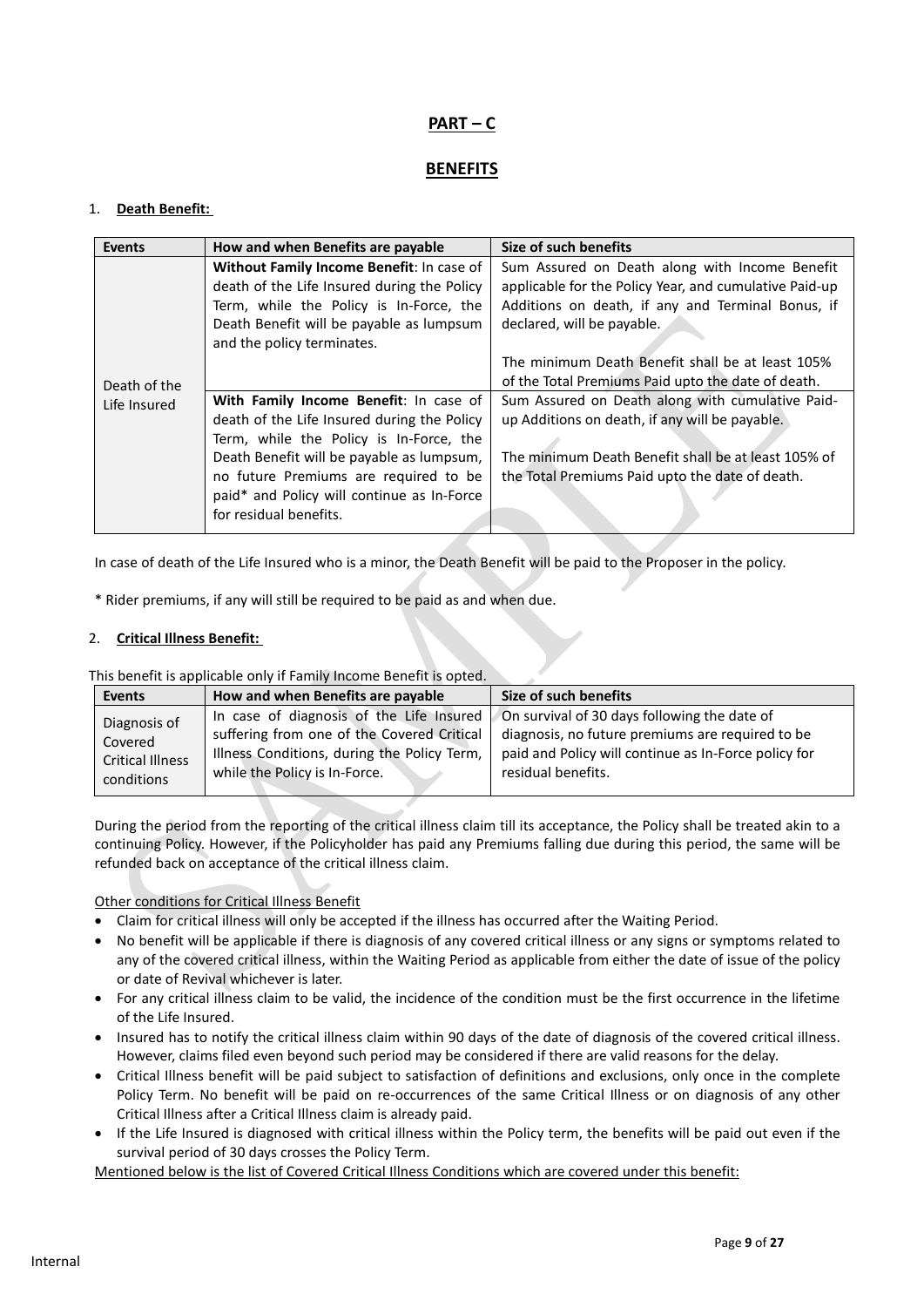| Cancer of Specified Severity                                    | Major Organ/ Bone Marrow Transplant    |
|-----------------------------------------------------------------|----------------------------------------|
| Open Chest Coronary Artery Bypass Graft                         | Permanent Paralysis of Limbs           |
| Myocardial infarction (First Heart Attack of Specific Severity) | Stroke resulting in permanent symptoms |
| Open Heart Replacement or Repair of Heart Valves                | Major Surgery Of Aorta                 |
| Kidney Failure Requiring Regular Dialysis                       | Coma of Specified Severity             |
| Third Degree Burns                                              | <b>Blindness</b>                       |

Following are the Definitions and Exclusions related to Critical Illness Benefit.

## **a) Cancer of Specified Severity**

A malignant tumor characterised by the uncontrolled growth & spread of malignant cells with invasion & destruction of normal tissues. This diagnosis must be supported by histological evidence of malignancy. The term cancer includes leukemia, lymphoma and sarcoma.

The following are excluded –

- i. All tumors which are histologically described as carcinoma in situ, benign, pre-malignant, borderline malignant, low malignant potential, neoplasm of unknown behavior, or non-invasive, including but not limited to: Carcinoma in situ of breasts, Cervical dysplasia CIN-1, CIN -2 and CIN-3.
- ii. Any non-melanoma skin carcinoma unless there is evidence of metastases to lymph nodes or beyond;
- iii. Malignant melanoma that has not caused invasion beyond the epidermis;
- iv. All tumors of the prostate unless histologically classified as having a Gleason score greater than 6 or having progressed to at least clinical TNM classification T2N0M0
- v. All Thyroid cancers histologically classified as T1N0M0 (TNM Classification) or below;
- vi. Chronic lymphocytic leukaemia less than RAI stage 3
- vii. Non-invasive papillary cancer of the bladder histologically described as TaN0M0 or of a lesser classification,
- viii. All Gastro-Intestinal Stromal Tumors histologically classified as T1N0M0 (TNM Classification) or below and with mitotic count of less than or equal to 5/50 HPFs;
- ix. All tumors in the presence of HIV infection

#### **b) Open Chest Coronary Artery Bypass Graft:**

The actual undergoing of heart surgery to correct blockage or narrowing in one or more coronary artery(s), by coronary artery bypass grafting done via a sternotomy (cutting through the breast bone) or minimally invasive keyhole coronary artery bypass procedures. The diagnosis must be supported by a coronary angiography and the realization of surgery has to be confirmed by a cardiologist.

The following are excluded:

i. Angioplasty and/or any other intra-arterial procedures

#### **c) Myocardial infarction (First heart attack of specific severity):**

The first occurrence of heart attack or myocardial infarction, which means the death of a portion of the heart muscle as a result of inadequate blood supply to the relevant area. The diagnosis for Myocardial Infarction should be evidenced by all of the following criteria:

- i. A history of typical clinical symptoms consistent with the diagnosis of acute myocardial infarction (For e.g. typical chest pain)
- ii. New characteristic electrocardiogram changes
- iii. Elevation of infarction specific enzymes, Troponins or other specific biochemical markers.

The following are excluded: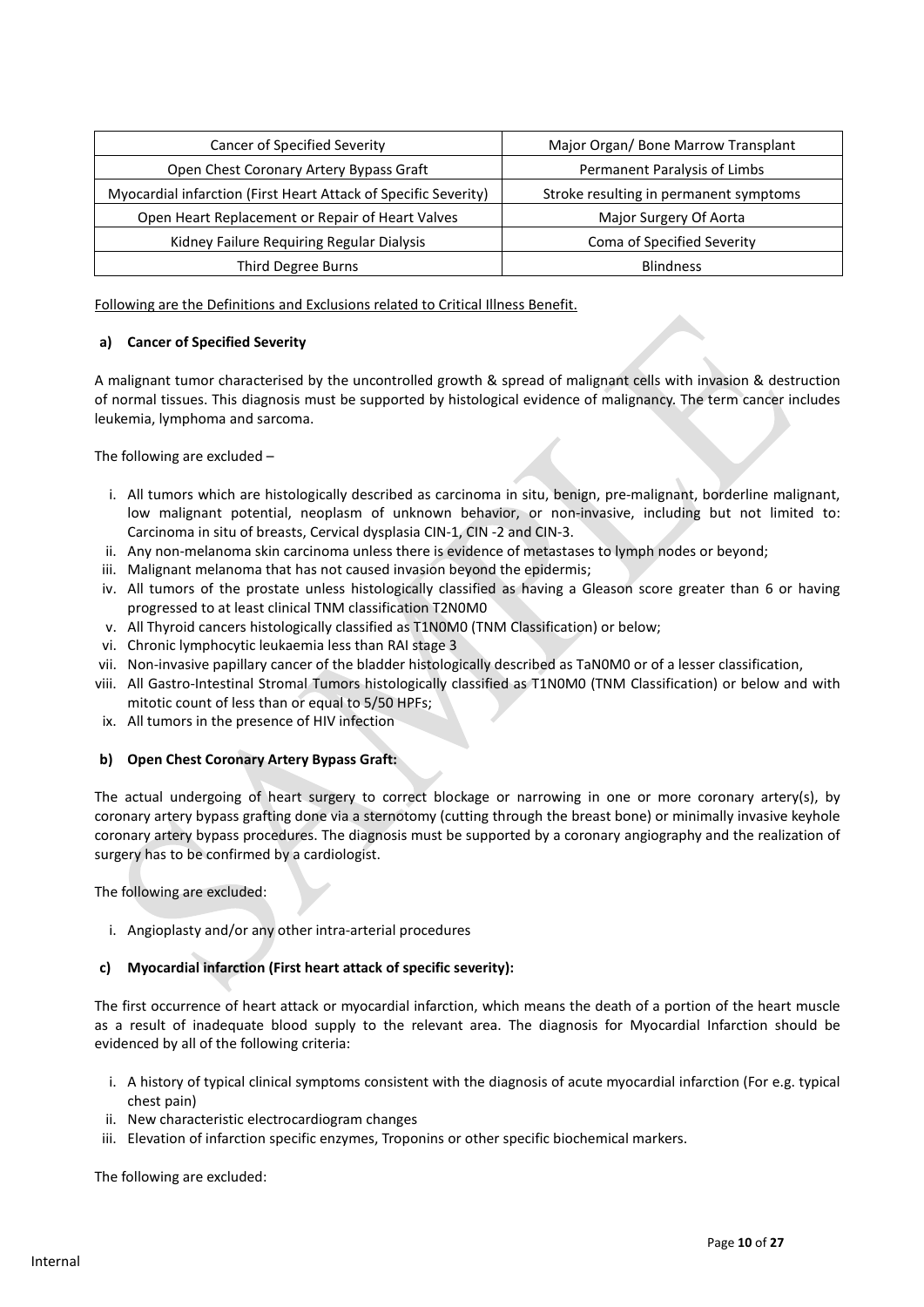- i. Other acute Coronary Syndromes
- ii. Any type of angina pectoris
- iii. A rise in cardiac biomarkers or Troponin T or I in absence of overt ischemic heart disease OR following an intraarterial cardiac procedure.

#### **d) Open Heart Replacement or Repair of Heart Valves:**

The actual undergoing of open-heart valve surgery is to replace or repair one or more heart valves, as a consequence of defects in, abnormalities of, or disease affected cardiac valve(s). The diagnosis of the valve abnormality must be supported by an echocardiography and the realization of surgery has to be confirmed by a specialist Medical Practitioner. Catheter based techniques including but not limited to, balloon valvotomy/valvuloplasty are excluded.

#### **e) Kidney Failure Requiring Regular Dialysis:**

End stage renal disease presenting as chronic irreversible failure of both kidneys to function, as a result of which either regular renal dialysis (haemodialysis or peritoneal dialysis) is instituted or renal transplantation is carried out. Diagnosis has to be confirmed by a specialist Medical Practitioner.

#### **f) Third Degree Burns:**

There must be third-degree burns with scarring that cover at least 20% of the body's surface area. The diagnosis must confirm the total area involved using standardized, clinically accepted, body surface area charts covering 20% of the body surface area.

#### **g) Major Organ / Bone Marrow Transplant:**

The actual undergoing of a transplant of:

- i. One of the following human organs: heart, lung, liver, kidney, pancreas, that resulted from irreversible end-stage failure of the relevant organ, or
- ii. Human bone marrow using haematopoietic stem cells. The undergoing of a transplant has to be confirmed by a specialist Medical Practitioner.

The following are excluded:

- i. Other stem-cell transplants
- ii. Where only islets of langerhans are transplanted

#### **h) Permanent Paralysis of Limbs:**

Total and irreversible loss of use of two or more limbs as a result of injury or disease of the brain or spinal cord. A specialist Medical Practitioner must be of the opinion that the paralysis will be permanent with no hope of recovery and must be present for more than 3 months.

#### **i) Stroke resulting in permanent symptoms:**

Any cerebrovascular incident producing permanent neurological sequelae. This includes infarction of brain tissue, thrombosis in an intracranial vessel, haemorrhage and embolisation from an extracranial source. Diagnosis has to be confirmed by a specialist Medical Practitioner and evidenced by typical clinical symptoms as well as typical findings in CT Scan or MRI of the brain. Evidence of permanent neurological deficit lasting for at least 3 months has to be produced.

The following are excluded:

- i. Transient ischemic attacks (TIA)
- ii. Traumatic injury of the brain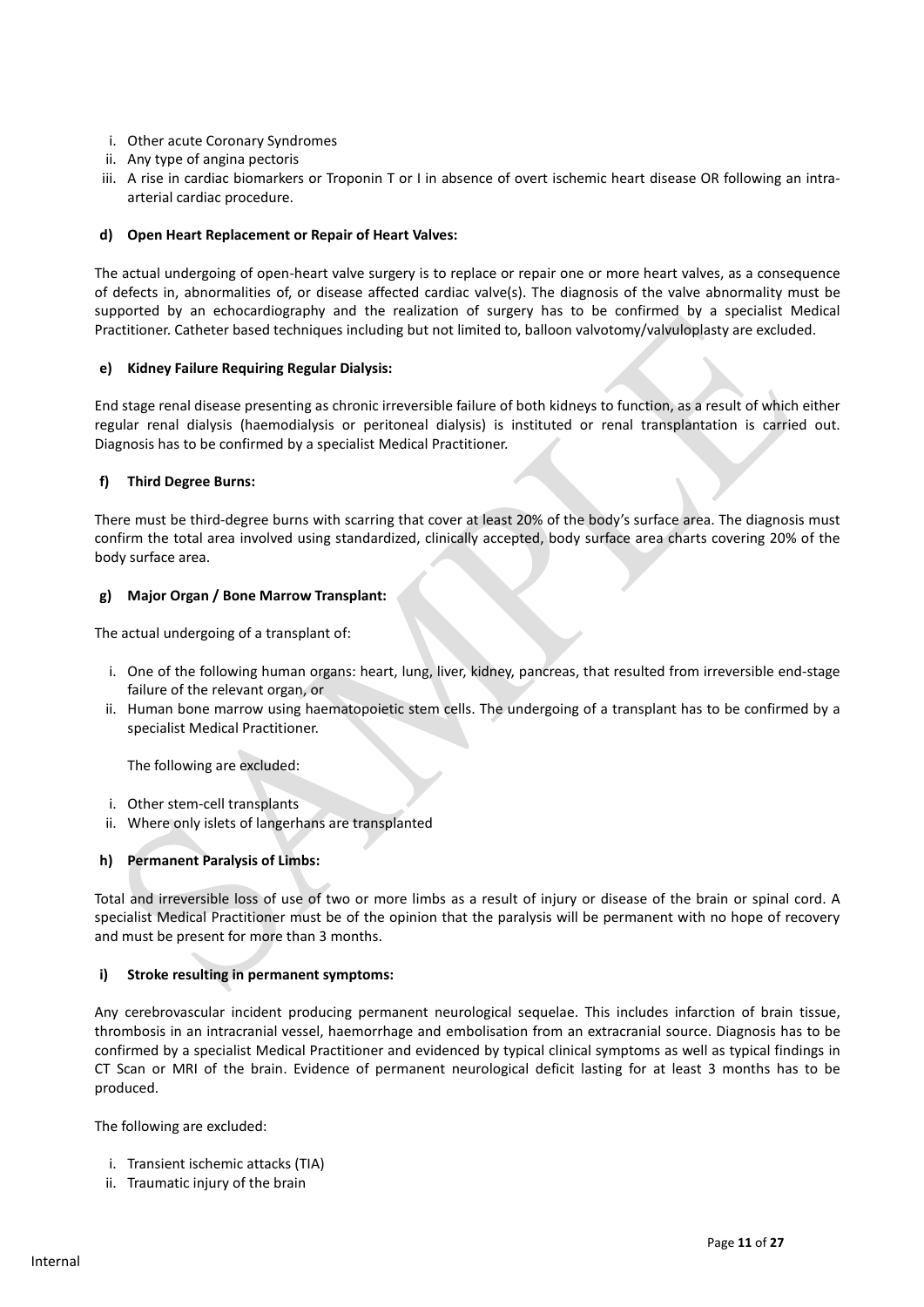iii. Vascular disease affecting only the eye or optic nerve or vestibular functions.

#### **j) Major Surgery Of Aorta:**

Undergoing of a laporotomy or thoracotomy to repair or correct an aneurysm, narrowing, obstruction or dissection of the aortic artery. For this definition, aorta means the thoracic and abdominal aorta but not its branches. Surgery performed using only minimally invasive or intra-arterial techniques such as percutaneous endovascular aneurysm repair are excluded.

#### **k) Coma of Specified Severity:**

A state of unconsciousness with no reaction or response to external stimuli or internal needs. This diagnosis must be supported by evidence of all of the following:

- i. no response to external stimuli continuously for at least 96 hours;
- ii. life support measures are necessary to sustain life; and
- iii. permanent neurological deficit which must be assessed at least 30 days after the onset of the coma.

The condition has to be confirmed by a specialist Medical Practitioner. Coma resulting directly from alcohol or drug abuse is excluded.

#### **l) Blindness:**

Total, permanent and irreversible loss of all vision in both eyes as a result of illness or accident.

The Blindness is evidenced by:

- i. corrected visual acuity being 3/60 or less in both eyes or;
- ii. the field of vision being less than 10 degrees in both eyes.

The diagnosis of blindness must be confirmed and must not be correctable by aids or surgical procedure.

#### Exclusions for the Critical Illness Benefit

These exclusions apply in addition to the exclusions specified in the definition of each of the covered Critical Illness.

The Life Insured will not be entitled to any benefits if a covered Critical Illness results either directly or indirectly from any one of the following causes –

- i. Pre-Existing disease: Pre-Existing Disease means any condition, ailment or injury or disease:
	- a. That is/are diagnosed by a physician within 48 months prior to the effective date of the policy issued by the insurer or its reinstatement or
	- b. For which medical advice or treatment was recommended by, or received from, a physician within 48 months prior to the effective date of the policy issued by the insurer or its reinstatement.
- ii. Intentional self-inflicted injury, attempted suicide while sane or insane.
- iii. Alcohol or Solvent abuse or taking of Drugs, narcotics or psychotropic substances unless taken in accordance with the lawful directions and prescription of a registered Medical Practitioner.
- iv. War, invasion, act of foreign enemy, hostilities (whether war be declared or not), armed or unarmed truce, civil war, mutiny, rebellion, revolution, insurrection, military or usurped power, riot or civil commotion, strikes.
- v. Taking part in any naval, military or air force operation during peace time.
- vi. Participation by the insured person in any flying activity, except as a bona fide, fare-paying passenger, pilot, air crew of a recognized airline on regular routes and on a scheduled timetable.
- vii. Participation by the insured person in a criminal or unlawful act with a criminal intent.
- viii. Engaging in or taking part in professional sport(s) or any hazardous pursuits, including but not limited to, diving or riding or any kind of race; underwater activities involving the use of breathing apparatus or not; martial arts; hunting; mountaineering; parachuting; bungee-jumping.
- ix. Any external congenital anomaly. Congenital Anomaly which is in the visible and accessible parts of the body is called External Congenital Anomaly.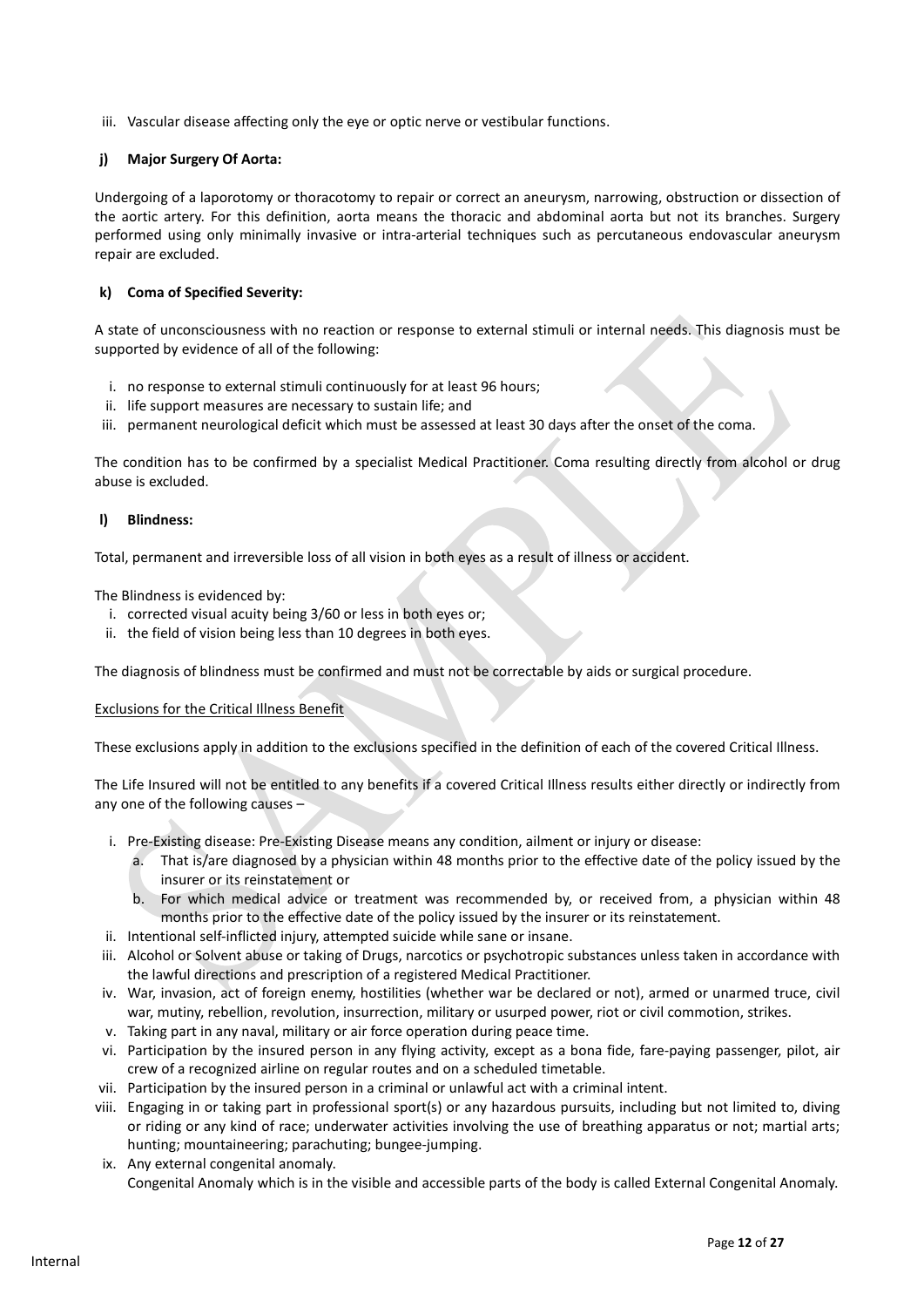Congenital Anomaly refers to a condition(s) which is present since birth, and which is abnormal with reference to form, structure or position.

- x. Failure to seek or follow medical advice where a "medical advice" means any consultation or advice from a Medical Practitioner including the issuance of any prescription or follow-up prescription.
- xi. Nuclear Contamination; the radioactive, explosive or hazardous nature of nuclear fuel materials or property contaminated by nuclear fuel materials or accident arising from such nature.

## 3. **Income Benefit:**

| <b>Events</b>    | How and when Benefits are payable                           | Size of such benefits                |
|------------------|-------------------------------------------------------------|--------------------------------------|
|                  | Without Family Income Benefit: On survival of the Life      | Guaranteed Income and Cash Bonus (if |
|                  | Insured, while the Policy is In-Force, this benefit is      | declared)                            |
|                  | payable as per the Income option chosen, unless             |                                      |
| Applicable       | converted to Paid-up Addition Benefit.                      |                                      |
| Policy           | With Family Income Benefit: Whether Life Insured            | Guaranteed Income and Cash Bonus (if |
| Anniversary(ies) |                                                             |                                      |
|                  | survives or not, while the Policy is In-Force, this benefit | declared)                            |
|                  | is payable as per the Income option chosen, unless          |                                      |
|                  | converted to Paid-up Addition Benefit.                      |                                      |

## 4. **Maturity Benefit:**

| <b>Events</b> | How and when Benefits are payable                            | Size of such benefits                   |
|---------------|--------------------------------------------------------------|-----------------------------------------|
|               | Without Family Income Benefit: On survival of the Life       | Sum Assured on Maturity, the            |
|               | Insured till the Maturity Date, while the Policy is In-      | cumulative Paid-up Additions on         |
|               | Force, the Maturity Benefit is payable as lumpsum.           | Maturity, if any and Terminal Bonus, if |
|               |                                                              | declared, will be payable.              |
|               | With Family Income Benefit: On survival of the Life          | Sum Assured on Maturity, the            |
| Policy        | Insured till the Maturity Date, while the Policy is In-      | cumulative Paid-up Additions on         |
| Maturity      | Force, the Maturity Benefit is payable as lumpsum.           | Maturity, if any and Terminal Bonus, if |
|               |                                                              | declared, will be payable.              |
|               | With Family Income Benefit: On the Maturity Date, if         | Sum Assured on Maturity and Terminal    |
|               | the Life Insured is not alive, while the Policy is In-Force, | Bonus, if declared, will be payable.    |
|               | the Maturity Benefit is payable as lumpsum.                  |                                         |
|               |                                                              |                                         |

5. **Option to convert Income Benefit into Paid-up Additions:** Policyholder will have the option to convert future Income Benefit to Paid-up Additions Benefit. Paid-up Additions Benefit are benefits which get accrued to the policy in lieu of cash pay-out of Income Benefit in the form of Paid-up Additions on Maturity and Paid-up Additions on Death. Unless withdrawn, Paid-Up-Additions can either be paid on death, maturity or surrender, whichever is earlier.

Policyholder can choose Paid-up Additions Benefit at the inception of Policy or at any subsequent Policy Anniversary by submitting a written request to the Company 60 days prior to such Policy anniversary. If Family Income Benefit is chosen, there will be no option to convert future Income Benefit to Paid-up Additions Benefit after diagnosis of the Covered Critical Illnesses. At any point of time during the Policy Term, Policyholder also has an option to switch from Paid-up Additions Benefit to cash payout. This switching is allowed only on Policy Anniversary subject to receipt of written request 60 days prior to such Policy Anniversary. The conversion of Income Benefit to Paid-up Additions Benefit will cease once the Life Insured attains age of 75 years post which Income Benefit will be paid as cash payout. However, the Paid-up Additions Benefit already accrued will continue and will be paid as and when due.

'Paid-up Additions on Maturity' is calculated as {'Paid-up Additions Benefit' factor X (Income Benefit converted to Paid-up Additions Benefit)}

'Paid-up Additions Benefit' factors are as mentioned below: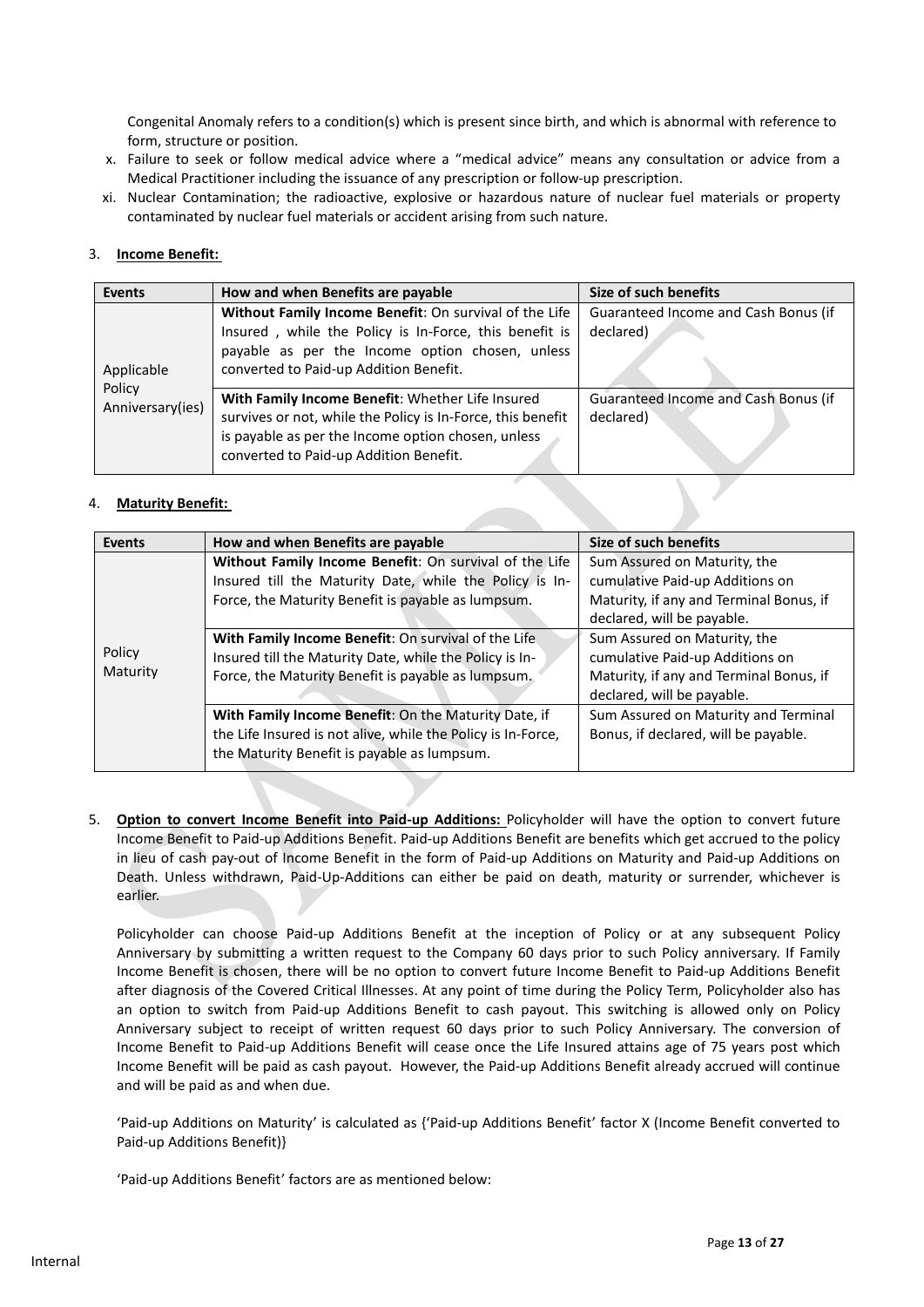| Age at which Income             |                       | <b>Maturity Age</b>   |                       | Age at which Income             |                       | <b>Maturity Age</b>   |                       |
|---------------------------------|-----------------------|-----------------------|-----------------------|---------------------------------|-----------------------|-----------------------|-----------------------|
| Benefit is converted            |                       |                       |                       | Benefit is converted            |                       |                       |                       |
| to Paid-Up Additions<br>Benefit | <b>Till Age</b><br>99 | <b>Till Age</b><br>85 | <b>Till Age</b><br>75 | to Paid-Up Additions<br>Benefit | <b>Till Age</b><br>99 | <b>Till Age</b><br>85 | <b>Till Age</b><br>75 |
| 75                              | 1.1065                | 1.0829                | <b>NA</b>             | 37                              | 1.3453                | 1.3410                | 1.3272                |
| 74                              | 1.1229                | 1.0953                | 1.0112                | 36                              | 1.3474                | 1.3433                | 1.3304                |
| 73                              | 1.1384                | 1.1075                | 1.0228                | 35                              | 1.3494                | 1.3455                | 1.3334                |
| 72                              | 1.1530                | 1.1204                | 1.0349                | 34                              | 1.3512                | 1.3476                | 1.3363                |
| 71                              | 1.1666                | 1.1328                | 1.0472                | 33                              | 1.3530                | 1.3496                | 1.3389                |
| 70                              | 1.1795                | 1.1451                | 1.0598                | 32                              | 1.3546                | 1.3515                | 1.3415                |
| 69                              | 1.1916                | 1.1570                | 1.0724                | 31                              | 1.3562                | 1.3532                | 1.3439                |
| 68                              | 1.2029                | 1.1687                | 1.0851                | 30                              | 1.3576                | 1.3549                | 1.3461                |
| 67                              | 1.2135                | 1.1796                | 1.0977                | 29                              | 1.3590                | 1.3565                | 1.3482                |
| 66                              | 1.2234                | 1.1903                | 1.1102                | 28                              | 1.3603                | 1.3579                | 1.3502                |
| 65                              | 1.2327                | 1.2005                | 1.1225                | 27                              | 1.3616                | 1.3593                | 1.3521                |
| 64                              | 1.2414                | 1.2103                | 1.1346                | 26                              | 1.3627                | 1.3606                | 1.3539                |
| 63                              | 1.2495                | 1.2195                | 1.1461                | 25                              | 1.3638                | 1.3618                | 1.3555                |
| 62                              | 1.2549                | 1.2284                | 1.1577                | 24                              | 1.3648                | 1.3629                | 1.3570                |
| 61                              | 1.2600                | 1.2368                | 1.1693                | 23                              | 1.3657                | 1.3640                | 1.3585                |
| 60                              | 1.2650                | 1.2447                | 1.1801                | 22                              | 1.3666                | 1.3650                | 1.3598                |
| 59                              | 1.2698                | 1.2518                | 1.1906                | 21                              | 1.3674                | 1.3659                | 1.3611                |
| 58                              | 1.2744                | 1.2576                | 1.2008                | 20                              | 1.3682                | 1.3668                | 1.3623                |
| 57                              | 1.2790                | 1.2632                | 1.2106                | 19                              | 1.3689                | 1.3676                | 1.3634                |
| 56                              | 1.2834                | 1.2686                | 1.2200                | 18                              | 1.3696                | 1.3684                | 1.3644                |
| 55                              | 1.2877                | 1.2738                | 1.2289                | 17                              | 1.3703                | 1.3691                | 1.3654                |
| 54                              | 1.2919                | 1.2789                | 1.2375                | 16                              | 1.3709                | 1.3698                | 1.3664                |
| 53                              | 1.2960                | 1.2838                | 1.2457                | 15                              | 1.3715                | 1.3705                | 1.3673                |
| 52                              | 1.2999                | 1.2885                | 1.2530                | 14                              | 1.3721                | 1.3712                | 1.3682                |
| 51                              | 1.3038                | 1.2931                | 1.2599                | 13                              | 1.3727                | 1.3719                | 1.3690                |
| 50                              | 1.3076                | 1.2975                | 1.2663                | 12                              | 1.3733                | 1.3725                | 1.3698                |
| 49                              | 1.3112                | 1.3018                | 1.2724                | 11                              | 1.3739                | 1.3731                | 1.3706                |
| 48                              | 1.3148                | 1.3059                | 1.2783                | 10                              | 1.3744                | 1.3737                | 1.3714                |
| 47                              | 1.3182                | 1.3099                | 1.2840                | 9                               | 1.3750                | 1.3743                | 1.3721                |
| 46                              | 1.3215                | 1.3137                | 1.2893                | 8                               | 1.3755                | 1.3749                | 1.3728                |
| 45                              | 1.3246                | 1.3173                | 1.2944                | $\overline{7}$                  | 1.3760                | 1.3754                | 1.3735                |
| 44                              | 1.3277                | 1.3208                | 1.2993                | 6                               | 1.3764                | 1.3759                | 1.3741                |
| 43                              | 1.3306                | 1.3241                | 1.3039                | 5                               | 1.3769                | 1.3763                | 1.3747                |
| 42                              | 1.3333                | 1.3273                | 1.3083                | 4                               | 1.3772                | 1.3767                | 1.3752                |
| 41                              | 1.3360                | 1.3303                | 1.3125                | 3                               | 1.3775                | 1.3771                | 1.3756                |
| 40                              | 1.3385                | 1.3332                | 1.3165                | $\overline{2}$                  | 1.3776                | 1.3772                | 1.3759                |
| 39                              | 1.3409                | 1.3359                | 1.3203                | 1                               | 1.3770                | 1.3766                | 1.3753                |
| 38                              | 1.3432                | 1.3385                | 1.3238                | 0                               | 1.3761                | 1.3758                | 1.3746                |

'Paid-up Additions on Death' is defined as:

Max {1.25 \* (Income Benefit converted into Paid-up Additions Benefit), 'Paid-up Additions on Maturity'}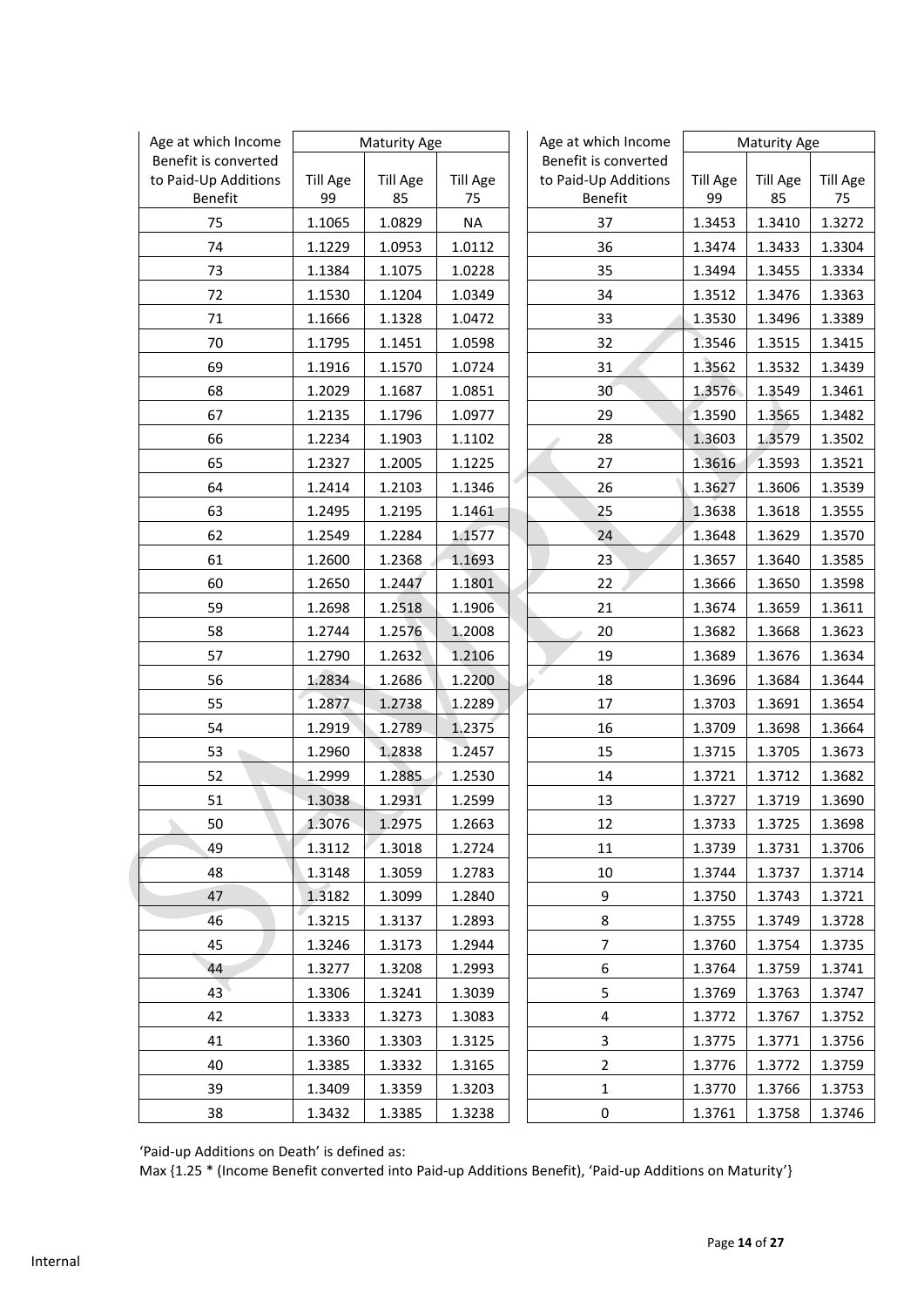Cumulative 'Paid-up Additions on Maturity' is sum of all Paid-up Additions on Maturity added to the policy on conversion of Income Benefit to Paid-up Additions Benefit net off sum of all withdrawn Paid-up Additions on Maturity.

Cumulative 'Paid-up Additions on Death' is sum of all Paid-up Additions on Death added to the policy on conversion of Income Benefit to Paid-up Additions Benefit net off sum of all withdrawn Paid-up Additions on Death.

There will be an annual Guaranteed Income of 1.70% of Cumulative 'Paid-up Additions on Maturity'. The Guaranteed Income will be converted to Paid-up Addition Benefit unless the Policyholder opts out of the Paidup Addition Benefit or on Life Insured attaining Age 75, in which case it will be paid in cash.

Cumulative 'Paid-up Additions on Maturity' will also participate in the participating fund and will be entitled to Cash Bonus (if declared) starting from the next Policy Anniversary. A separate Cash Bonus may be declared annually as a percentage of Cumulative 'Paid-up Additions on Maturity' based on the performance of the participating fund. The Cash Bonus (if declared) will be converted to Paid-up Addition Benefit unless the policyholder opts out of the Paid-up Addition Benefit or on Life Insured attaining Age 75, in which case it will be paid in cash.

The Benefits under Paid-up Additions Benefit shall be as follows:

Death Benefit: On death of Life Insured, during the Policy Term while the Policy is In-Force, cumulative Paid-up Additions on Death will be payable. After the death of the Life Insured, there will be no option to convert the future Income Benefit to Paid-Up Additions Benefit even if Family Income Benefit is chosen.

Maturity Benefit: On survival of the Life Insured till Maturity Date, while Policy is In-Force, cumulative Paid-up Additions on Maturity, is payable as lumpsum.

Withdrawal of Paid-up Additions Benefit: You will be allowed to withdraw the entire cumulative Paid-up Additions Benefit anytime during the Policy Term without surrendering the Policy and receive the Cash Value of Paid-up Additions Benefit as explained in the Surrender Benefit section under Part D.

#### 6. **Payment of Premium and Discontinuance of Premium Payment:**

| a)           | <b>Payment of Premium:</b>                                                                                         |  |
|--------------|--------------------------------------------------------------------------------------------------------------------|--|
|              | You shall pay the Premium for the entire Premium Paying Term. The amount of Premium payable, the frequency         |  |
|              | at which it must be paid, the Premium Paying Term and the Premium Paying Due Date are stated in the Policy         |  |
|              | Schedule. If agreed by us, you may change your Premium Paying Frequency during the Premium Paying Term, to         |  |
|              | any other Premium Paying Frequency as allowed under the plan. For Premium Paying Frequencies other than            |  |
|              | annual mode, additional loadings as applicable will be applied on the Annualized premium.                          |  |
| $\mathbf{b}$ | <b>Grace Period:</b>                                                                                               |  |
|              | If we do not receive the Premium in full by the premium due date, then:                                            |  |
|              | (i) We will allow a Grace Period of 15 days where the Policyholder pays the Premium on a monthly basis, and 30     |  |
|              | days in all other cases during which you must pay the Premium due in full. The Policy will be In-Force during the  |  |
|              | Grace Period.                                                                                                      |  |
|              | (ii) All the benefits under the Policy will continue to apply during the Grace Period.                             |  |
|              | In case of death during the Grace Period, the Death Benefit will be paid (after deducting the Premium due for the  |  |
|              | Policy Year in which death occurs).                                                                                |  |
| c)           | <b>Premium Discontinuance</b>                                                                                      |  |
|              | i. If all the Premiums for at least first two Policy Years have not been paid in full within the Grace Period, the |  |
|              | Policy shall immediately and automatically lapse and no benefits shall be payable by us under the Policy,          |  |
|              | unless the Policy is revived within the revival period as mentioned in clause 3 of Part D.                         |  |
|              | If all the Premiums for at least first two Policy Years have been paid in full, and if we do not receive<br>ii.    |  |
|              | subsequent Premiums within the Grace Period, the Policy will acquire Reduced Paid-Up status and benefits           |  |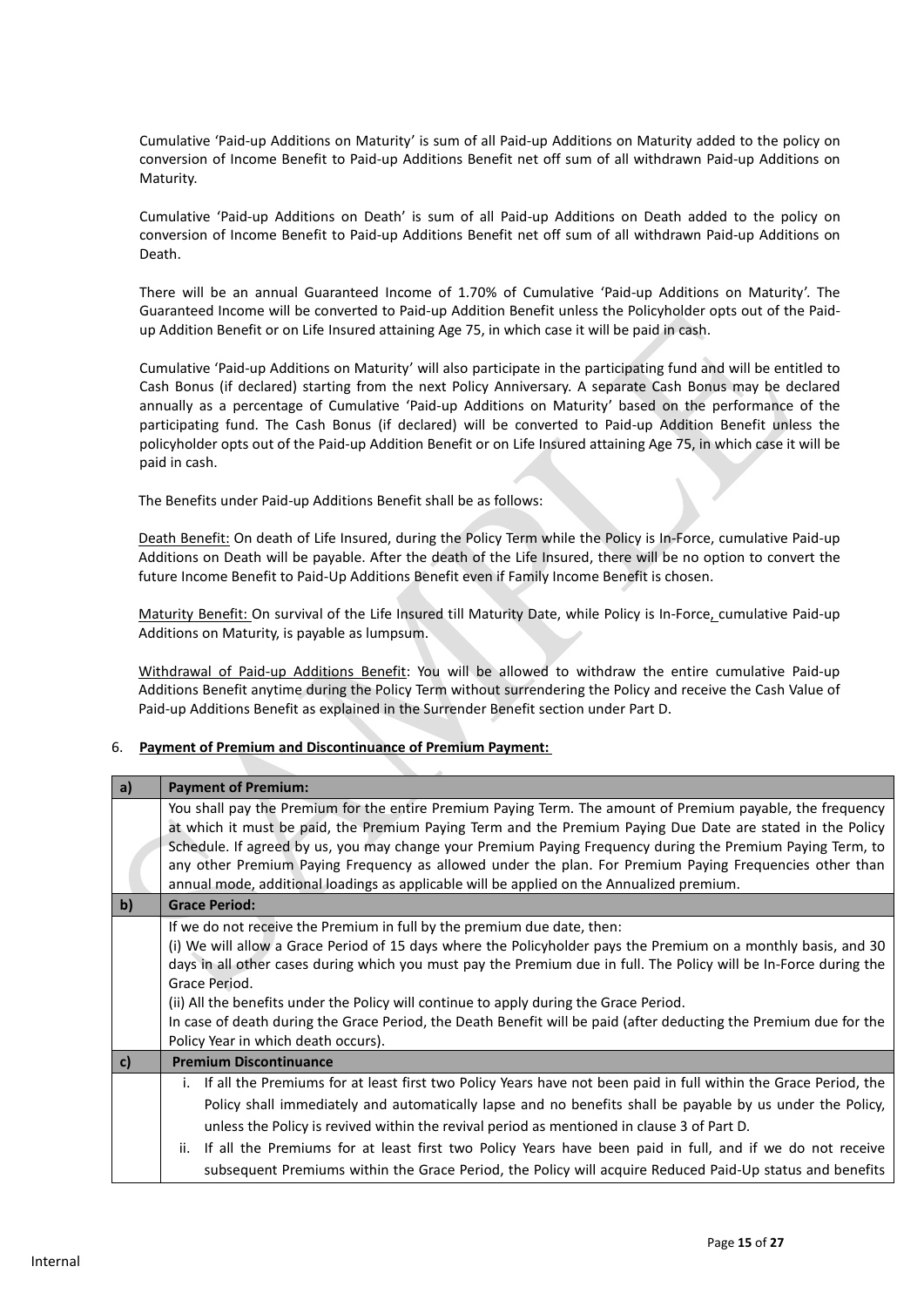|              |                                         | will continue as per the Reduced Paid-Up provision.                                                                                                                                                                                                                                                                                                                                                           |                                                                                                     |
|--------------|-----------------------------------------|---------------------------------------------------------------------------------------------------------------------------------------------------------------------------------------------------------------------------------------------------------------------------------------------------------------------------------------------------------------------------------------------------------------|-----------------------------------------------------------------------------------------------------|
| $\mathsf{d}$ | <b>Reduced Paid-up</b>                  |                                                                                                                                                                                                                                                                                                                                                                                                               |                                                                                                     |
|              |                                         | Once your Policy has acquired the Reduced Paid-Up status, the following amounts will be applicable:                                                                                                                                                                                                                                                                                                           |                                                                                                     |
|              |                                         | Reduced Paid-Up Sum Assured on Death = Sum Assured on Death x Reduced Paid-Up Factor<br>Reduced Paid-Up Sum Assured on Maturity = Sum Assured on Maturity x Reduced Paid-Up Factor<br>Reduced Paid-Up Cash Bonus = Cash Bonus (if declared) x Reduced Paid-Up Factor<br>Reduced Paid-Up Guaranteed Income = Guaranteed Income x Reduced Paid-up Factor                                                        |                                                                                                     |
|              | Number of Premiums payable              | Where, Reduced Paid-Up Factor for benefits other than Guaranteed Income = Number of Premiums paid/                                                                                                                                                                                                                                                                                                            |                                                                                                     |
|              |                                         | Reduced Paid-Up Factor for Guaranteed Income is as below:                                                                                                                                                                                                                                                                                                                                                     |                                                                                                     |
|              | For Early Income Option:                |                                                                                                                                                                                                                                                                                                                                                                                                               |                                                                                                     |
|              | / (Policy Term - Premium Paying Term)   | {(Policy Term - 1) * (Number of premiums paid/ Number of premiums payable) - No. of Guaranteed Income paid}                                                                                                                                                                                                                                                                                                   |                                                                                                     |
|              | For Deferred Income Option:             |                                                                                                                                                                                                                                                                                                                                                                                                               |                                                                                                     |
|              |                                         | (Number of premiums paid/ Number of premiums payable)                                                                                                                                                                                                                                                                                                                                                         |                                                                                                     |
|              |                                         | Under Early Income Option, once the policy becomes Reduced Paid-up, the Guaranteed Income pay-outs shall be<br>stopped immediately until the end of the Premium Paying Term. After the completion of Premium Paying Term,<br>Reduced Paid-up Guaranteed Income pay-outs will commence.                                                                                                                        |                                                                                                     |
|              |                                         | Other Reduced paid-up benefits will be paid as and when due after policy acquires 'Reduced Paid-up' status.                                                                                                                                                                                                                                                                                                   |                                                                                                     |
|              |                                         | 'Reduced Paid-up' policy will not be eligible for terminal bonus, if any.                                                                                                                                                                                                                                                                                                                                     |                                                                                                     |
|              |                                         | If the Policyholder has opted for 'Paid-up Additions Benefit', and the Policy becomes 'Reduced Paid-up', future<br>Reduced paid-up Cash Bonus and Reduced paid-up Guaranteed Income will continue to be converted to 'Paid-up<br>Additions Benefit' unless explicitly switched to cash payouts. There will be no reduction to the cumulative 'Paid-<br>up Additions Benefits', if any, accrued to the policy. |                                                                                                     |
|              | Income to 'Paid-up Additions Benefits'. | If the Policyholder has not opted for 'Paid-up Additions Benefit', and the Policy becomes 'Reduced Paid-up', the<br>Policyholder has the option to convert future Reduced paid-up Cash Bonus and Reduced paid-up Guaranteed                                                                                                                                                                                   |                                                                                                     |
|              |                                         | The following benefits will be payable for a Reduced Paid-Up Policy:                                                                                                                                                                                                                                                                                                                                          |                                                                                                     |
|              | <b>Events</b>                           | How and when Benefits are payable                                                                                                                                                                                                                                                                                                                                                                             | Size of such benefits                                                                               |
|              |                                         | Without Family Income Benefit: In case of                                                                                                                                                                                                                                                                                                                                                                     | Reduced Paid-Up Death Benefit is                                                                    |
|              |                                         | death of the Life Insured during the Policy Term,<br>while the Policy is in Reduced Paid-Up status,<br>the Reduced Paid-Up Death Benefit will be                                                                                                                                                                                                                                                              | Reduced Paid-Up Sum Assured on<br>Death along with Reduced Paid-Up<br>Guaranteed Income and Reduced |
|              |                                         | payable as lumpsum and the policy terminates.                                                                                                                                                                                                                                                                                                                                                                 | Paid-Up Cash Bonus (if declared)                                                                    |
|              | Death of the Life                       |                                                                                                                                                                                                                                                                                                                                                                                                               | applicable for the Policy Year, and                                                                 |
|              | Insured                                 |                                                                                                                                                                                                                                                                                                                                                                                                               | cumulative Paid-up Additions on<br>death, if any.                                                   |
|              |                                         | With Family Income Benefit: In case of death of                                                                                                                                                                                                                                                                                                                                                               | Reduced Paid-Up Death Benefit is                                                                    |
|              |                                         | the Life Insured during the Policy Term, while                                                                                                                                                                                                                                                                                                                                                                | Reduced Paid-Up Sum Assured on                                                                      |
|              |                                         | the Policy is in Reduced Paid-Up status, the                                                                                                                                                                                                                                                                                                                                                                  | Death along with cumulative Paid-                                                                   |
|              |                                         | Reduced Paid-Up Death Benefit will be payable                                                                                                                                                                                                                                                                                                                                                                 | up Additions on death, if any.                                                                      |
|              |                                         | as lumpsum, and Policy will continue for                                                                                                                                                                                                                                                                                                                                                                      |                                                                                                     |
|              |                                         | remaining Reduced Paid-Up benefits.                                                                                                                                                                                                                                                                                                                                                                           |                                                                                                     |
|              | Applicable Policy                       | Without Family Income Benefit: On survival of                                                                                                                                                                                                                                                                                                                                                                 | Reduced Paid-Up Income Benefit is                                                                   |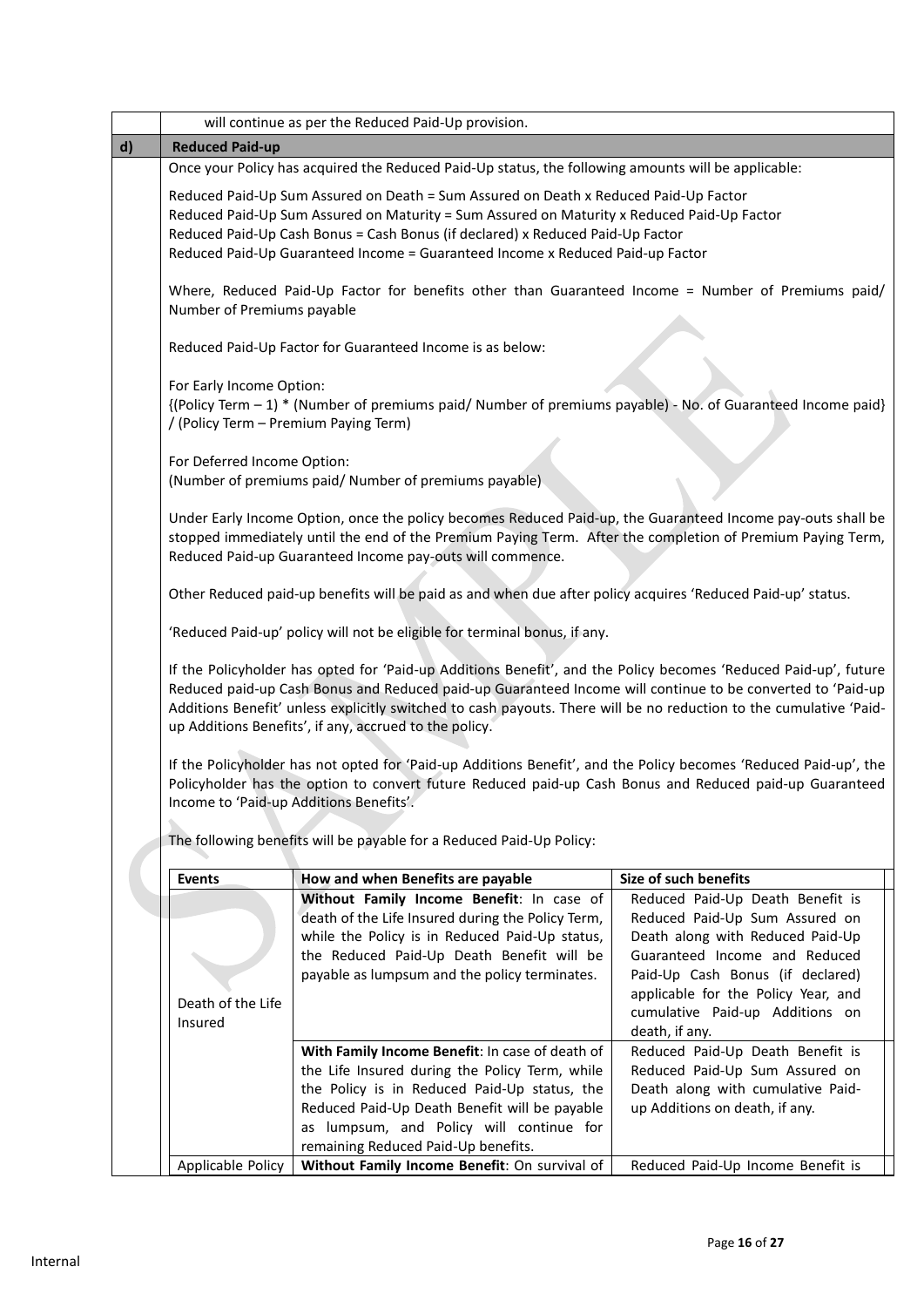| Anniversary(ies)       | the Life Insured, while the Policy is in Reduced<br>Paid-Up status, the Reduced Paid-Up Income<br>Benefit is payable as per the Income option<br>chosen, unless converted to Paid-up Additions<br>Benefit.                                                           | Reduced<br>Paid-Up<br>Guaranteed<br>Income and Reduced Paid-Up Cash<br>Bonus (if declared)                                                               |  |
|------------------------|----------------------------------------------------------------------------------------------------------------------------------------------------------------------------------------------------------------------------------------------------------------------|----------------------------------------------------------------------------------------------------------------------------------------------------------|--|
|                        | With Family Income Benefit: Whether Life<br>Insured survives or not, while the Policy is in<br>Reduced Paid-Up status, the Reduced Paid-Up<br>Income Benefit is payable as per the Income<br>option chosen, unless converted to Paid-up<br><b>Additions Benefit.</b> | Reduced Paid-Up Income Benefit is<br>Reduced<br>Paid-Up<br>Guaranteed<br>Income and Reduced Paid-Up Cash<br>Bonus (if declared)                          |  |
|                        | Without Family Income Benefit: On survival of<br>the Life Insured till the Maturity Date, while the<br>Policy is in Reduced Paid-Up status, the<br>Reduced Paid-Up Maturity Benefit is payable as<br>lumpsum.                                                        | Reduced Paid-Up Maturity benefit is<br>Reduced Paid-Up Sum Assured on<br>Maturity along with the cumulative<br>Paid-up Additions on Maturity, if<br>any. |  |
| <b>Policy Maturity</b> | With Family Income Benefit: On survival of the<br>Life Insured till the Maturity Date, while the<br>Policy is in Reduced Paid-Up status, the<br>Reduced Paid-Up Maturity Benefit is payable as<br>lumpsum.                                                           | Reduced Paid-Up Maturity benefit is<br>Reduced Paid-Up Sum Assured on<br>Maturity along with the cumulative<br>Paid-up Additions on Maturity, if<br>any. |  |
|                        | With Family Income Benefit: On the Maturity<br>Date, if the Life Insured is not alive, while the<br>Policy is in Reduced Paid-Up status, the<br>Reduced Paid-Up Maturity Benefit is payable as<br>lumpsum.                                                           | Reduced Paid-Up Maturity benefit is<br>Reduced Paid-Up Sum Assured on<br>Maturity                                                                        |  |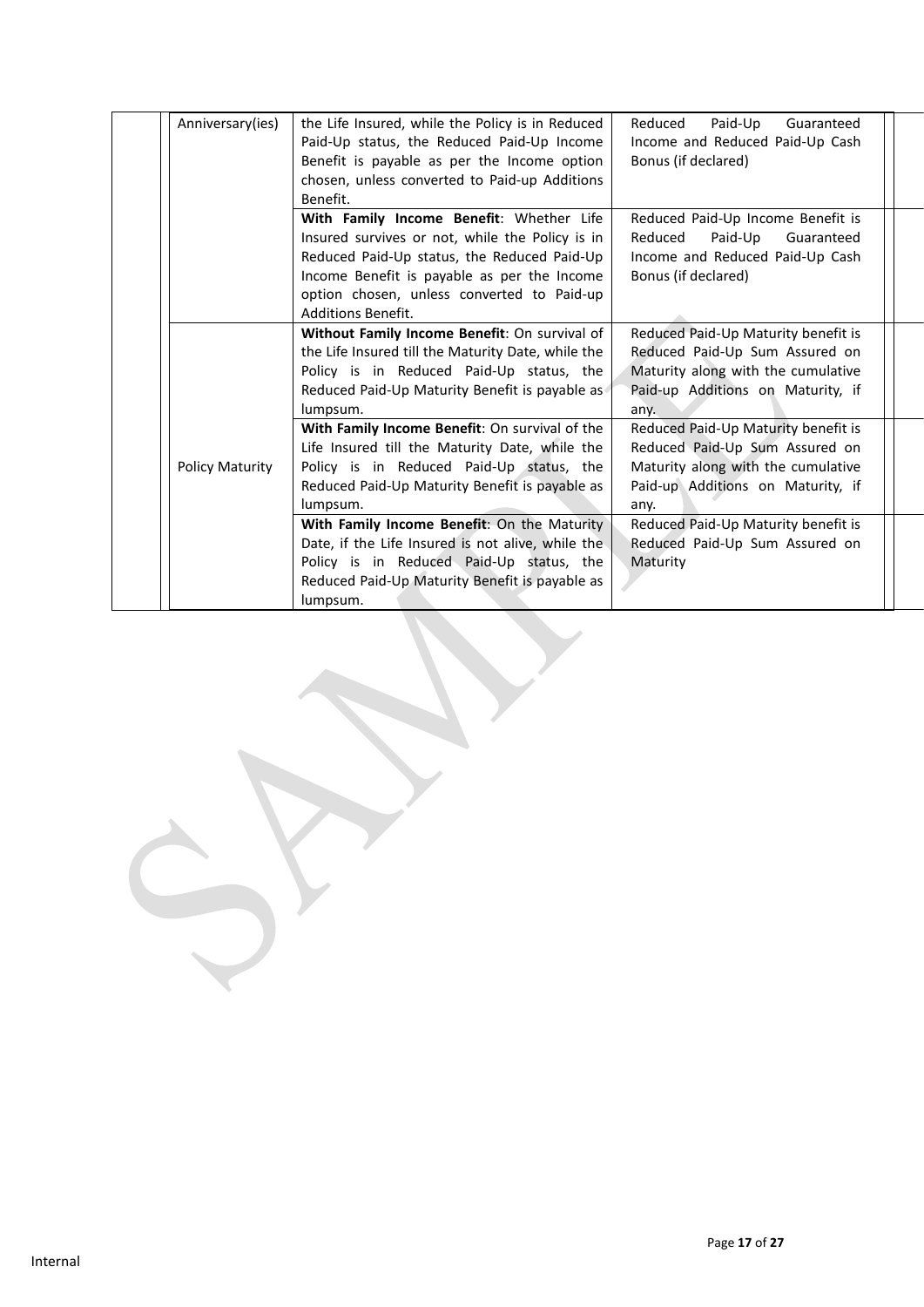## **PART – D**

#### **1. Surrender Benefit:**

The Policy will acquire Surrender Value if all the Premiums have been paid in full for at least first two Policy Years. On Surrender, the Surrender Value, if any, will be immediately paid, the Policy will be terminated and all the benefits under the Policy shall cease to apply. On receipt of a written request for Surrender from you, we will pay the higher of Guaranteed Surrender Value ('GSV') or (Special Surrender Value ('SSV') plus cash value of Cumulative Paid-up Additions on Maturity).

Guaranteed Surrender Value ('GSV') : The Guaranteed Surrender Value is surrender value of Total Premiums Paid less sum of Income Benefit already paid.

Surrender value of Total Premiums Paid is GSV factor multiplied by Total Premiums Paid till the date of Surrender. GSV factor varies with Policy Year of Surrender and Policy Term and are give in Table I.

Special Surrender Value ('SSV') : Your Policy also acquires a Special Surrender Value. Before making a request for Surrender, you may approach us to know about the Surrender Value in respect of your Policy and Cash Value of Cumulative Paid-Up Additions on Maturity, if any.

#### **2. Loan under the Policy:**

Conditions for grant of a loan under the Policy: You may take a loan under the Policy by giving us a written request provided the Policy has acquired the Surrender Value. The maximum loan amount you may avail is a specific percentage of Surrender Value applicable under the Policy when a request for a loan is received less any outstanding Policy Loan plus accumulated/accrued interest, if any, on that date. The specific percentage is as mentioned below:

Without Family Income Benefit: 60% With Family Income Benefit: 50%

Effect of grant of loan under the Policy**:** If a loan is granted by us under the Policy, then:

- (1) Interest will be charged on the outstanding loan amount at a rate declared by the Company from time to time based on then prevailing market conditions and will be equal to "Three year (tenure) SBI MCLR + 0.50% subject to floor of 7.00%. The rate of interest for policy loan as on Mar 2020 is 8.85% per annum. The interest rate methodology is reviewable with prior approval from IRDAI. The Company will review the interest rate at least once a year and if the interest rate is revised, the same interest rate will be applied to both existing and new loan from the date of revision.
- (2) The In-Force policies will not be foreclosed for non-payment of outstanding loan balance. For Reduced Paid-Up policies, we will give you a written notice when the outstanding loan amount and accumulated interest is 95% of the Surrender Value and you may re-pay the whole or a part of the outstanding loan plus accrued interest to us. If at any point of time, the outstanding loan amount and accumulated interest equals or exceeds Surrender Value then the Policy will be immediately and automatically terminated, and no amount shall be payable by us under the Policy.
- (3) Any benefit payable by us on the death of the Life Insured or on applicable Policy Anniversaries as Income Benefit or on the Surrender of the Policy or on the maturity of the Policy will first be reduced by any outstanding policy loan and accumulated interests, if any.

#### **3. Revival:**

If due premiums are not paid within the Grace Period, the Policy shall lapse or become Reduced Paid-up as the case may be. Any such Policy may be revived within a revival period of five years from the due date of the first unpaid Premium by giving us a written intimation to revive the Policy and payment of all overdue Premiums with interest, as may be declared by the Company from time to time, for every completed month from the date of first unpaid Premium.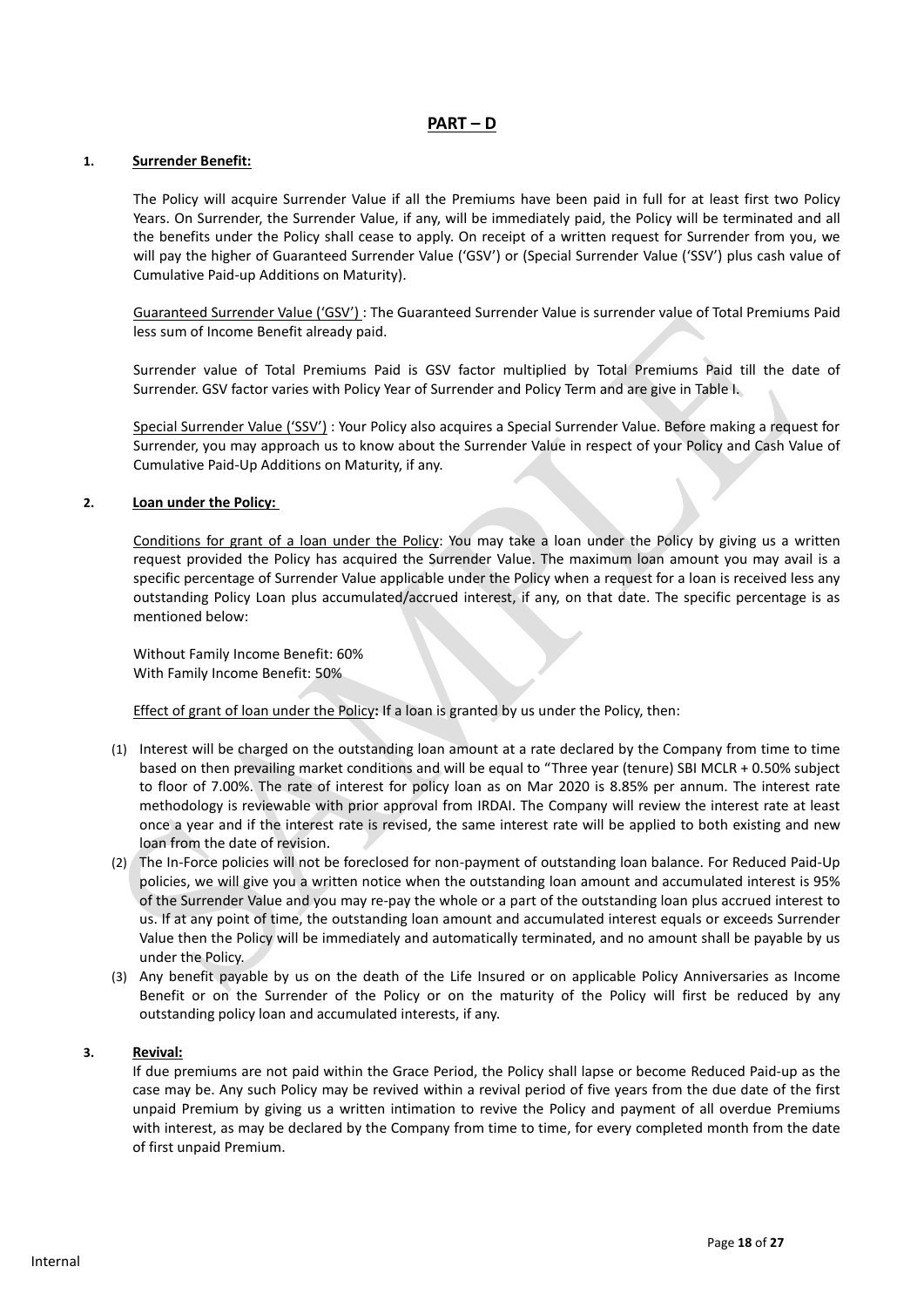The Revival will be effected subject to the receipt of the proof of continued insurability of Life Insured and the acceptance of the risk by the Underwriter. Cost for the medical examination, if applicable shall be borne by the Policyholder. The effective date of Revival is when these requirements are met and approved by us.

Revival would be as per Board approved underwriting policy. All the benefits of the Policy will be reinstated on the Policy Revival.

Company may charge interest, as decided from time to time, on the unpaid Premium for every completed month from the date of first unpaid premium. The revival interest rate will be based on G-sec rate with 1 - 2 years maturity. Source to determine the G-Sec yield is [www.ccilindia.com.](http://www.ccilindia.com/) The per month interest rate shall be (x + 3%)/12 rounded upto nearest 0.25%, where x is G-Sec rate with 1 to 2 years maturity. The interest rate to be charged as on Mar 2020 is 0.75% per month on unpaid premiums for every completed month from the date of the first unpaid premium. The interest rate methodology is reviewable with prior approval from IRDAI. The Company will review the interest rate at least once a year.

#### **4. Free Look Period:**

You may return this Policy to us within 15 days of receipt of the Policy and period of 30 days in case of electronic policies and policies obtained through distance mode if you disagree with any of the terms and conditions by giving us written reasons for your objection. We will refund the Premium received after deducting stamp duty charges, proportionate risk premium for the period of cover and medical expenses (if any).

To exercise the Free Look option, you would need to send/submit the original Policy Document along with a request letter to us at any of our branches or at our Corporate Office address provided below. You are required to maintain the acknowledgement received from the Company as a proof of submission.

#### **Computation of Free Look Period for e-Insurance Account:**

If the Policy is opted through Insurance Repository ('IR'), the computation of the said Free Look Period will be as stated below:

- a. For existing e-Insurance Account: Computation of the said Free Look Period will commence from the date of delivery of the e mail confirming the credit of the Insurance policy by the IR.
- b. For New e-Insurance Account: If an application for e-Insurance Account accompanies the proposal for insurance, the date of receipt of the 'welcome kit' from the IR with the credentials to log on to the e-Insurance Account (e IA) or the delivery date of the email confirming the grant of access to the eIA or the delivery date of the email confirming the credit of the Insurance policy by the IR to the eIA, whichever is later, shall be reckoned for the purpose of computation of the Free Look Period.

#### **5. Termination of Policy:**

The Policy will terminate at the earliest of:

- i. The date of processing the Free Look cancellation request; or
- ii. The date of intimation of the death of the Life Insured if Family Income Benefit is not selected; or
- iii. The Maturity Date; or
- iv. The date of payment of Surrender Value of the Policy; or
- v. The date on which the revival period ends, while Policy continues to be in lapsed status as per clause 8 (c) of Part C on Premium Discontinuance; or
- vi. For Reduced Paid-up policies, the date on which the outstanding loan amount along with accrued interest exceeds the Surrender Value

Upon termination all the benefits under the Policy shall cease to apply.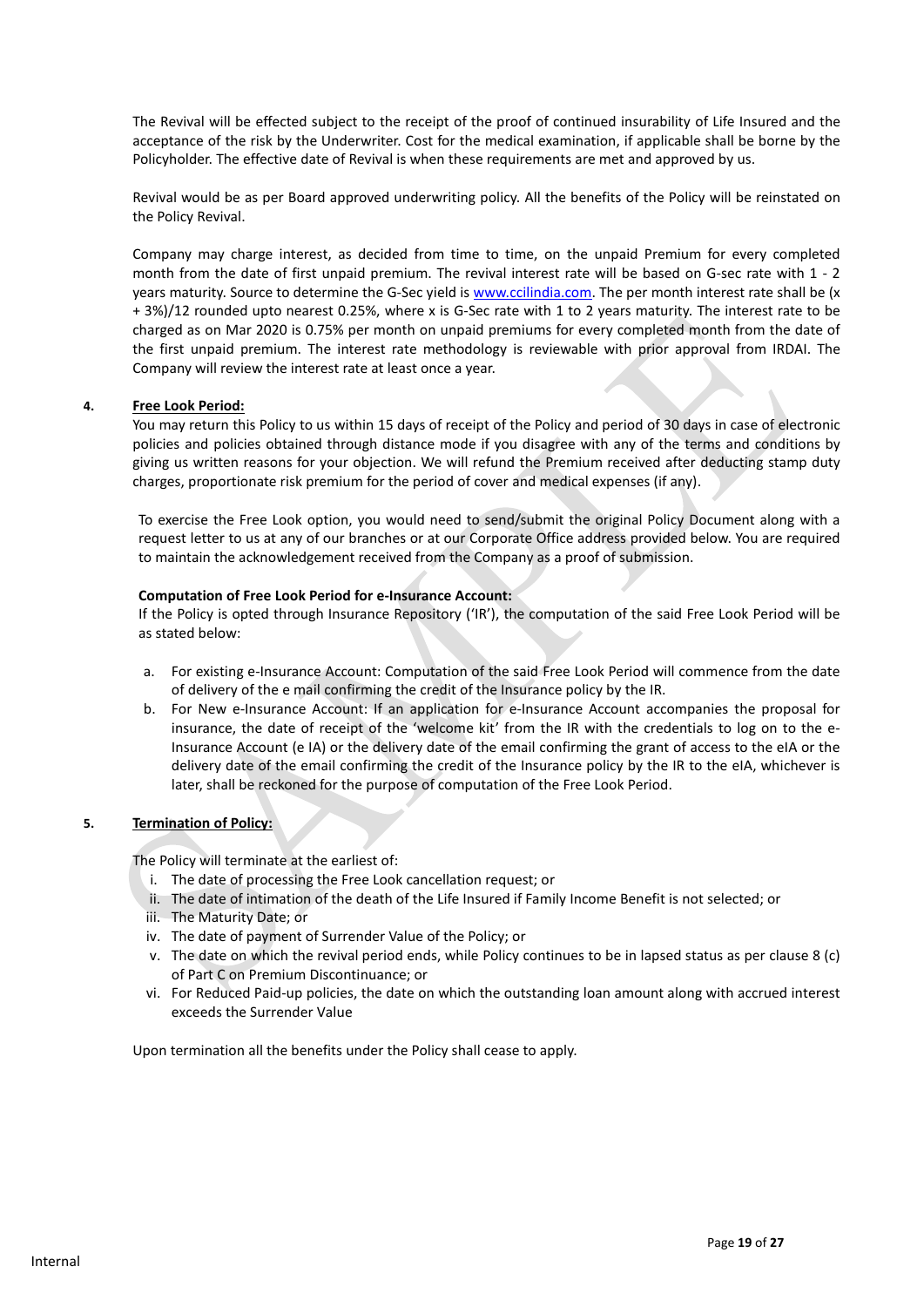# **PART – E**

Not Applicable.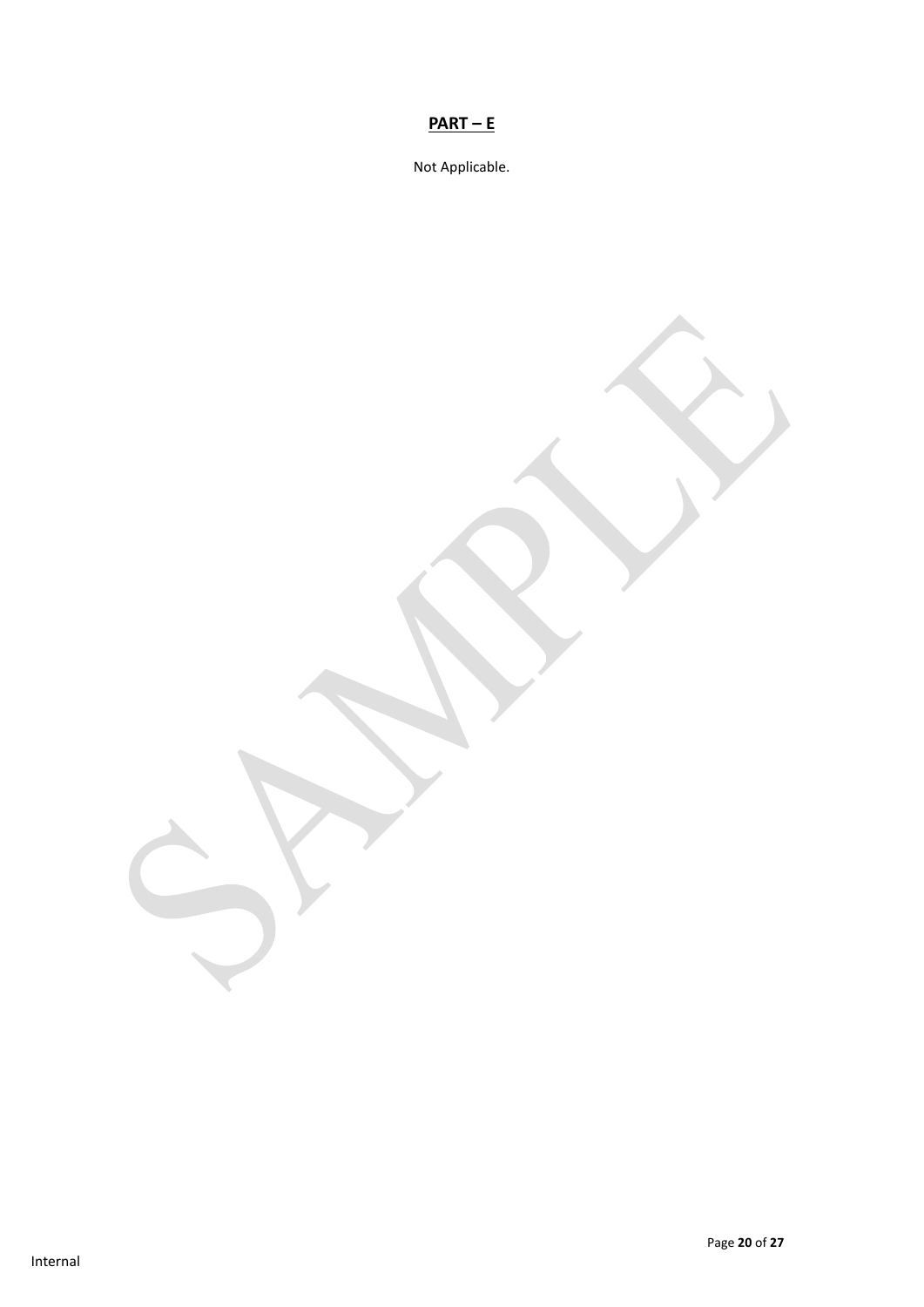## **PART – F**

# **GENERAL TERMS AND CONDITIONS**

| a)           | <b>Exclusions:</b>                                                                                                                                                                                                                                                                                                                                                                                                                                                                                                                                                                                                                                                                                                                                                                                                                                                                                                                                                                                                                        |
|--------------|-------------------------------------------------------------------------------------------------------------------------------------------------------------------------------------------------------------------------------------------------------------------------------------------------------------------------------------------------------------------------------------------------------------------------------------------------------------------------------------------------------------------------------------------------------------------------------------------------------------------------------------------------------------------------------------------------------------------------------------------------------------------------------------------------------------------------------------------------------------------------------------------------------------------------------------------------------------------------------------------------------------------------------------------|
|              | <b>Suicide</b><br>In case of death due to suicide within 12 months from the Risk Commencement Date or from the date of Revival                                                                                                                                                                                                                                                                                                                                                                                                                                                                                                                                                                                                                                                                                                                                                                                                                                                                                                            |
|              | of the policy, as applicable, the Nominee or beneficiary of the Policyholder shall be entitled to at least 80% of the                                                                                                                                                                                                                                                                                                                                                                                                                                                                                                                                                                                                                                                                                                                                                                                                                                                                                                                     |
|              | Total Premiums Paid till the date of death or the Surrender Value available as on the date of death whichever is                                                                                                                                                                                                                                                                                                                                                                                                                                                                                                                                                                                                                                                                                                                                                                                                                                                                                                                          |
|              | higher, provided the Policy is In-Force.                                                                                                                                                                                                                                                                                                                                                                                                                                                                                                                                                                                                                                                                                                                                                                                                                                                                                                                                                                                                  |
| $\mathbf{b}$ | <b>Death Claim Procedure:</b>                                                                                                                                                                                                                                                                                                                                                                                                                                                                                                                                                                                                                                                                                                                                                                                                                                                                                                                                                                                                             |
|              | We shall be given a written notice of the Life Insured's death and, shall be provided with the following documents                                                                                                                                                                                                                                                                                                                                                                                                                                                                                                                                                                                                                                                                                                                                                                                                                                                                                                                        |
|              | for us to assess the claim:                                                                                                                                                                                                                                                                                                                                                                                                                                                                                                                                                                                                                                                                                                                                                                                                                                                                                                                                                                                                               |
|              | The claim form, duly completed;<br>i.<br>The original or an attested copy of the death certificate;<br>ii.                                                                                                                                                                                                                                                                                                                                                                                                                                                                                                                                                                                                                                                                                                                                                                                                                                                                                                                                |
|              | iii.<br>The original Policy Document;                                                                                                                                                                                                                                                                                                                                                                                                                                                                                                                                                                                                                                                                                                                                                                                                                                                                                                                                                                                                     |
|              | Documents to establish right of the claimant in the absence of valid nomination<br>iv.                                                                                                                                                                                                                                                                                                                                                                                                                                                                                                                                                                                                                                                                                                                                                                                                                                                                                                                                                    |
|              | Any other information or documentation that we request.<br>v.                                                                                                                                                                                                                                                                                                                                                                                                                                                                                                                                                                                                                                                                                                                                                                                                                                                                                                                                                                             |
|              | In case of Death due to Accident and unnatural death, the following additional documents are required:                                                                                                                                                                                                                                                                                                                                                                                                                                                                                                                                                                                                                                                                                                                                                                                                                                                                                                                                    |
|              | i. Copy of FIR and Panchnama;                                                                                                                                                                                                                                                                                                                                                                                                                                                                                                                                                                                                                                                                                                                                                                                                                                                                                                                                                                                                             |
|              | ii. Copy of the Post Mortem report;<br>iii. Copy of Newspaper clipping, if any;                                                                                                                                                                                                                                                                                                                                                                                                                                                                                                                                                                                                                                                                                                                                                                                                                                                                                                                                                           |
|              | iv. Copy of the final Police Investigation Report;                                                                                                                                                                                                                                                                                                                                                                                                                                                                                                                                                                                                                                                                                                                                                                                                                                                                                                                                                                                        |
|              | v. Copy of the Chargesheet in case of murder;                                                                                                                                                                                                                                                                                                                                                                                                                                                                                                                                                                                                                                                                                                                                                                                                                                                                                                                                                                                             |
|              | vi. Copy of Driving License if the Life Insured was driving at the time of death                                                                                                                                                                                                                                                                                                                                                                                                                                                                                                                                                                                                                                                                                                                                                                                                                                                                                                                                                          |
|              | You are requested to intimate us of the claim at any of our branch offices or to our Corporate Office address                                                                                                                                                                                                                                                                                                                                                                                                                                                                                                                                                                                                                                                                                                                                                                                                                                                                                                                             |
|              | mentioned below:                                                                                                                                                                                                                                                                                                                                                                                                                                                                                                                                                                                                                                                                                                                                                                                                                                                                                                                                                                                                                          |
|              | Claims Officer                                                                                                                                                                                                                                                                                                                                                                                                                                                                                                                                                                                                                                                                                                                                                                                                                                                                                                                                                                                                                            |
|              | Edelweiss Tokio Life Insurance Company Limited<br>6 <sup>th</sup> Floor, Tower 3, Wing 'B',                                                                                                                                                                                                                                                                                                                                                                                                                                                                                                                                                                                                                                                                                                                                                                                                                                                                                                                                               |
|              | Kohinoor City, Kirol Road, Kurla (W),                                                                                                                                                                                                                                                                                                                                                                                                                                                                                                                                                                                                                                                                                                                                                                                                                                                                                                                                                                                                     |
|              | Mumbai - 400070                                                                                                                                                                                                                                                                                                                                                                                                                                                                                                                                                                                                                                                                                                                                                                                                                                                                                                                                                                                                                           |
|              | Email Id: claims@edelweisstokio.in                                                                                                                                                                                                                                                                                                                                                                                                                                                                                                                                                                                                                                                                                                                                                                                                                                                                                                                                                                                                        |
|              | Phone no: 1800 2121 212                                                                                                                                                                                                                                                                                                                                                                                                                                                                                                                                                                                                                                                                                                                                                                                                                                                                                                                                                                                                                   |
|              |                                                                                                                                                                                                                                                                                                                                                                                                                                                                                                                                                                                                                                                                                                                                                                                                                                                                                                                                                                                                                                           |
|              | subject to review by the Company. The decision on acceptance and admissibility of the Claim will be                                                                                                                                                                                                                                                                                                                                                                                                                                                                                                                                                                                                                                                                                                                                                                                                                                                                                                                                       |
|              | communicated separately by the Company to the claimant.                                                                                                                                                                                                                                                                                                                                                                                                                                                                                                                                                                                                                                                                                                                                                                                                                                                                                                                                                                                   |
|              |                                                                                                                                                                                                                                                                                                                                                                                                                                                                                                                                                                                                                                                                                                                                                                                                                                                                                                                                                                                                                                           |
|              |                                                                                                                                                                                                                                                                                                                                                                                                                                                                                                                                                                                                                                                                                                                                                                                                                                                                                                                                                                                                                                           |
|              |                                                                                                                                                                                                                                                                                                                                                                                                                                                                                                                                                                                                                                                                                                                                                                                                                                                                                                                                                                                                                                           |
|              |                                                                                                                                                                                                                                                                                                                                                                                                                                                                                                                                                                                                                                                                                                                                                                                                                                                                                                                                                                                                                                           |
| c)           | <b>Critical Illness Claim Procedure:</b>                                                                                                                                                                                                                                                                                                                                                                                                                                                                                                                                                                                                                                                                                                                                                                                                                                                                                                                                                                                                  |
|              |                                                                                                                                                                                                                                                                                                                                                                                                                                                                                                                                                                                                                                                                                                                                                                                                                                                                                                                                                                                                                                           |
|              |                                                                                                                                                                                                                                                                                                                                                                                                                                                                                                                                                                                                                                                                                                                                                                                                                                                                                                                                                                                                                                           |
|              |                                                                                                                                                                                                                                                                                                                                                                                                                                                                                                                                                                                                                                                                                                                                                                                                                                                                                                                                                                                                                                           |
|              | Claim form duly filled and signed by the Life Insured (in case of critical illness)<br>a)                                                                                                                                                                                                                                                                                                                                                                                                                                                                                                                                                                                                                                                                                                                                                                                                                                                                                                                                                 |
|              | Copy of diagnosis report confirming the occurrence of Critical Illness which is acceptable to Us;<br>b)                                                                                                                                                                                                                                                                                                                                                                                                                                                                                                                                                                                                                                                                                                                                                                                                                                                                                                                                   |
|              | All past and present medical records (such as admission notes, Indoor case papers, discharge summary, daily<br>c)                                                                                                                                                                                                                                                                                                                                                                                                                                                                                                                                                                                                                                                                                                                                                                                                                                                                                                                         |
|              |                                                                                                                                                                                                                                                                                                                                                                                                                                                                                                                                                                                                                                                                                                                                                                                                                                                                                                                                                                                                                                           |
|              |                                                                                                                                                                                                                                                                                                                                                                                                                                                                                                                                                                                                                                                                                                                                                                                                                                                                                                                                                                                                                                           |
|              | Receipt of the claim intimation does not amount to acceptance of claim by the Company under the Policy and is<br>The claim is required to be intimated to us along with all necessary claim documents required within 90 days from<br>the date of death. However, we may condone the delay in claim intimation, if any, provided valid reasons are<br>given for the delay.<br>We shall be given written intimation of the Life Insured's Critical Illness immediately and in any event within 90<br>days from the date of diagnosis of the Covered Critical Illness. However, we may condone the delay in claim<br>intimation, if any, where the delay is proved to be for reasons beyond the control of the claimant. We shall be<br>provided with the following documents to assess the claim:<br>records and investigation test reports, surgical notes), if applicable;<br>The original Policy Document<br>d)<br>A copy of the Life Insured's photo identification proof, address proof and bank account details with a copy of<br>e) |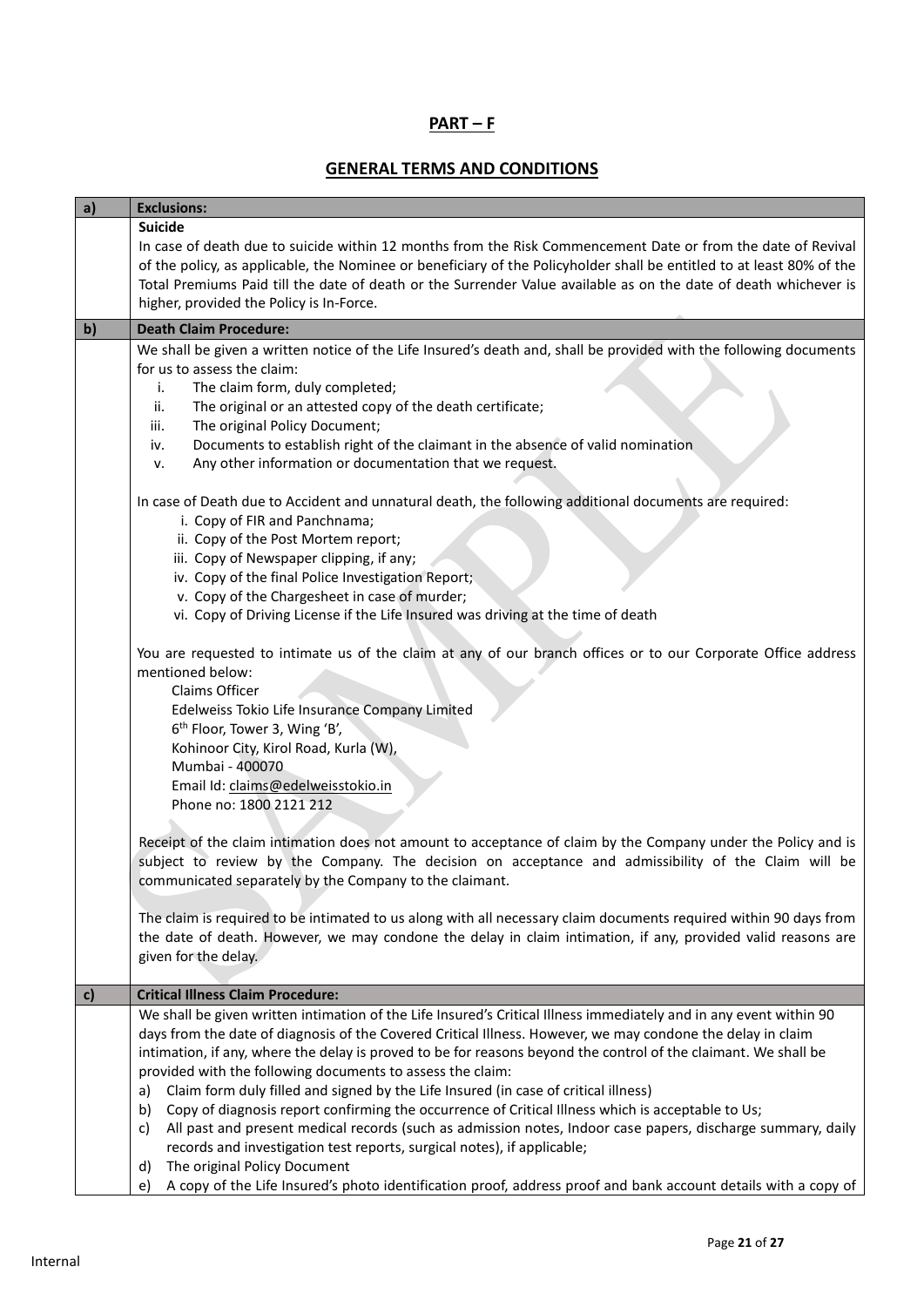|              | the cancelled cheque;                                                                                             |
|--------------|-------------------------------------------------------------------------------------------------------------------|
|              | Treating doctor certificate filled by the doctor treating the Life Insured for the diagnosed ailment;<br>f)       |
|              | Hospital certificate duly filled in by the hospital where the Life Insured was admitted;<br>g)                    |
|              | Any other information or documentation that We request.<br>h)                                                     |
|              |                                                                                                                   |
|              | The claim intimation can be sent to any of our branch offices or to our Corporate office address mentioned below. |
|              | Claims Officer                                                                                                    |
|              | Edelweiss Tokio Life Insurance Company Ltd.                                                                       |
|              | 6th Floor, Tower 3, Wing 'B', Kohinoor City, Kirol Road, Kurla (W), Mumbai - 400070                               |
|              | Email Id: claims@edelweisstokio.in                                                                                |
|              | Phone no: 1800 2121 212                                                                                           |
|              |                                                                                                                   |
|              | Receipt of the claim intimation does not amount to acceptance of claim by the Company under the Policy and is     |
|              | subject to review by the Company. The decision on acceptance and admissibility of the Claim will be               |
|              | communicated separately by the Company to the claimant.                                                           |
| $\mathsf{d}$ | <b>Maturity Claim Procedure:</b>                                                                                  |
|              | In case of Maturity Claims: We shall be given the following documents for us to process the claim:                |
|              | a) The original Policy document;                                                                                  |
|              | b) The maturity claim form, duly completed;                                                                       |
|              |                                                                                                                   |
|              | The claim intimation can be sent to any of our branch offices or to our Corporate office address mentioned below. |
|              | Claims Officer                                                                                                    |
|              | Edelweiss Tokio Life Insurance Company Ltd.                                                                       |
|              | 6 <sup>th</sup> Floor, Tower 3, Wing 'B', Kohinoor City, Kirol Road, Kurla (W), Mumbai - 400070                   |
|              | Email Id: claims@edelweisstokio.in                                                                                |
|              | Phone no: 1800 2121 212                                                                                           |
|              |                                                                                                                   |
|              | Receipt of the claim intimation does not amount to acceptance of claim by the Company under the Policy and is     |
|              | subject to review by the Company. The decision on acceptance and admissibility of the Claim will be               |
|              | communicated separately by the Company to the claimant.                                                           |
| e)           | <b>Nomination:</b>                                                                                                |
|              | Nomination should be in accordance with the provisions of Section 39 of the Insurance Act, 1938 as amended        |
|              | from time to time.                                                                                                |
|              | [A Leaflet containing the simplified version of the provisions of Section 39 of the Insurance Act, 1938 as        |
|              | amended from time to time is enclosed in Annexure (1) for reference].                                             |
| f)           | Assignment:                                                                                                       |
|              | Assignment should be in accordance with the provisions of Section 38 of the Insurance Act, 1938 as amended        |
|              | from time to time.                                                                                                |
|              | [A Leaflet containing the simplified version of the provisions of Section 38 of the Insurance Act, 1938 as        |
|              | amended from time to time is enclosed in Annexure $-$ (2) for reference].                                         |
| g)           | Validity/ Non-Disclosure:                                                                                         |
|              | If you or anyone acting on your behalf makes, fraudulent, misleading or dishonest representation in any<br>(i)    |
|              | respect, then this Policy shall be dealt with in accordance with Section 45 of the Insurance Act, 1938 as         |
|              | amended from time to time.                                                                                        |
|              |                                                                                                                   |
|              | <b>Misstatement of Age</b><br>(ii)                                                                                |
|              | If the date of birth of the Life Insured has been misstated, any amount payable shall be increased or             |
|              | decreased to the amount that would have been provided, as determined by us, given the correct age.                |
|              |                                                                                                                   |
|              | If at the correct age, the Life Insured was not insurable under this Policy according to our requirements, we     |
|              | reserve the right to terminate the Policy and any Premiums paid till date, if any, shall be payable by us         |
|              | (subject to Section 45 of the Insurance Act, 1938 as amended from time to time).                                  |
|              |                                                                                                                   |
|              | (iii) Section 41:                                                                                                 |
|              | No person shall allow or offer to allow, either directly or indirectly, as an inducement to any person to take    |
|              | or renew or continue an insurance in respect of any kind of risk relating to lives or property in India, any      |
|              | rebate of the whole or part of the commission payable or any rebate of the premium shown on the policy,           |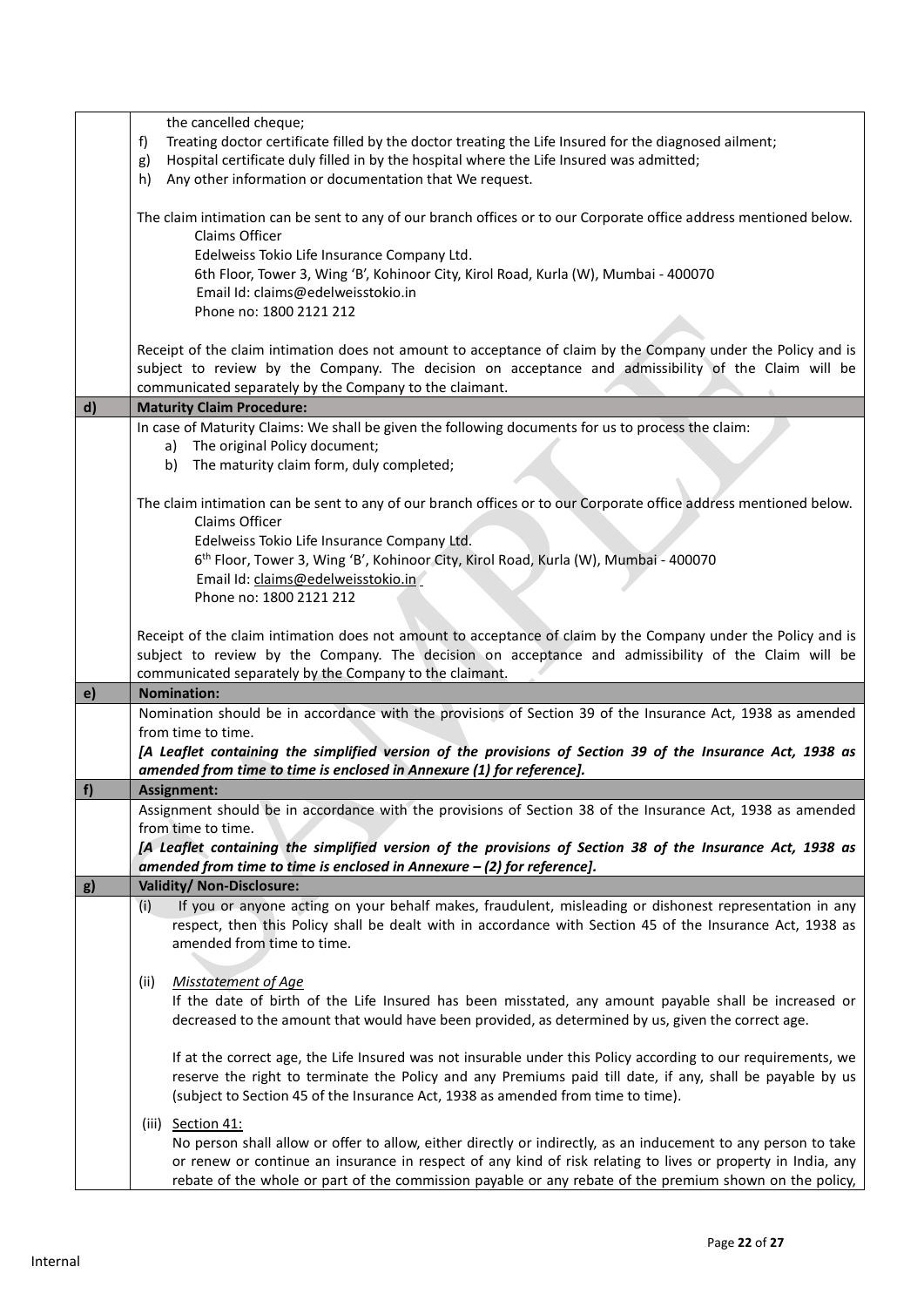|    | nor shall any person taking out or renewing or continuing a policy accept any rebate, except such rebate as                                                                                              |
|----|----------------------------------------------------------------------------------------------------------------------------------------------------------------------------------------------------------|
|    | may be allowed in accordance with the published prospectuses or tables or the insurer.<br>Any person making default in complying with the provisions of this section shall be liable for a penalty which |
|    | may extend to ten lakh rupees.                                                                                                                                                                           |
|    |                                                                                                                                                                                                          |
|    | (iv) Section 45:                                                                                                                                                                                         |
|    | Fraud and Misrepresentation shall be dealt with in accordance with the provisions of Section 45 of the                                                                                                   |
|    | Insurance Act, 1938 as amended from time to time.                                                                                                                                                        |
|    | [A Leaflet containing the simplified version of the provisions of Section 45 of the Insurance Act, 1938 as<br>amended from time to time is enclosed in Annexure $-$ (3) for reference].                  |
| h) | <b>Currency, Governing Law and Jurisdiction</b>                                                                                                                                                          |
|    | The Premiums and benefits payable under the Policy shall be payable in India and in Indian Rupees.                                                                                                       |
|    |                                                                                                                                                                                                          |
|    | The Policy and any disputes or differences arising under or in relation to the Policy shall be construed in                                                                                              |
|    | accordance with Indian law and by the Indian courts.                                                                                                                                                     |
| i) | <b>Taxation</b>                                                                                                                                                                                          |
|    | The tax benefits under this Policy would be as per the prevailing Income Tax laws in India and any amendment(s)                                                                                          |
|    | made thereto from time to time.                                                                                                                                                                          |
|    | We reserve the right to recover all the applicable taxes from the Policyholder.                                                                                                                          |
|    | <b>Duplicate Policy Document</b>                                                                                                                                                                         |
|    | If you lose or misplace the Policy Document then you may request us to issue you a duplicate Policy Document by                                                                                          |
|    | giving us a written notice. The Company may charge a fee which is currently Rs. 200 (fee is subject to review and                                                                                        |
|    | maybe amended from time to time) plus a Stamp Duty Fee, as applicable. On issue of the duplicate Policy                                                                                                  |
|    | Document, the original shall automatically cease to have any legal effect.                                                                                                                               |
| k) | <b>Intimations and Notices</b>                                                                                                                                                                           |
|    | All intimations meant for us shall be given to us at our address specified in the Policy document or at any of our<br>branch offices.                                                                    |
|    |                                                                                                                                                                                                          |
|    | All notices meant for you will be sent to your address specified in the Policy Schedule. If you do not notify us of                                                                                      |
|    | any changes to your address, then notices or correspondence sent by us to the last recorded address shall be                                                                                             |
|    | valid and legally effective.                                                                                                                                                                             |
|    |                                                                                                                                                                                                          |
|    | You would need to intimate us of any change in your address to enable us to provide important information                                                                                                |
|    | pertaining to your Policy.<br><b>Entire Contract</b>                                                                                                                                                     |
|    | The Policy comprises the entire contract of insurance between you and us. We shall not be bound or be deemed                                                                                             |
|    | to be bound by any alterations or changes, unless such changes are made by us in writing through an                                                                                                      |
|    | endorsement.                                                                                                                                                                                             |
|    |                                                                                                                                                                                                          |
|    | Notwithstanding anything contained in this Policy Document, the provisions herein shall stand altered or                                                                                                 |
|    | superseded to such extent and in such manner as may be required by any change in applicable law including but                                                                                            |
| m) | not limited to any regulations, circulars or guidelines issued by IRDAI.<br><b>Mode of Communication</b>                                                                                                 |
|    | The Company and the Policyholder may exchange communication pertaining to this Policy either through normal                                                                                              |
|    | correspondence or through electronic mail and the Company shall be within its right to seek clarifications / carry                                                                                       |
|    | out the mandates of the Policyholder on merits in accordance with such communication.                                                                                                                    |
|    |                                                                                                                                                                                                          |
|    | While accepting requests / mandate from the Policyholder through electronic mail, the Company may stipulate                                                                                              |
|    | such conditions as deemed fit to give effect to and comply with the provisions of Information Technology Act,                                                                                            |
|    | 2000 as amended from time to time and/or such other applicable laws in force from time to time.                                                                                                          |
| n) | <b>Vesting of Ownership</b>                                                                                                                                                                              |
|    | In case the Life Insured is a minor, on attainment of majority the ownership of Policy will automatically vest on the                                                                                    |
|    | Life Insured.                                                                                                                                                                                            |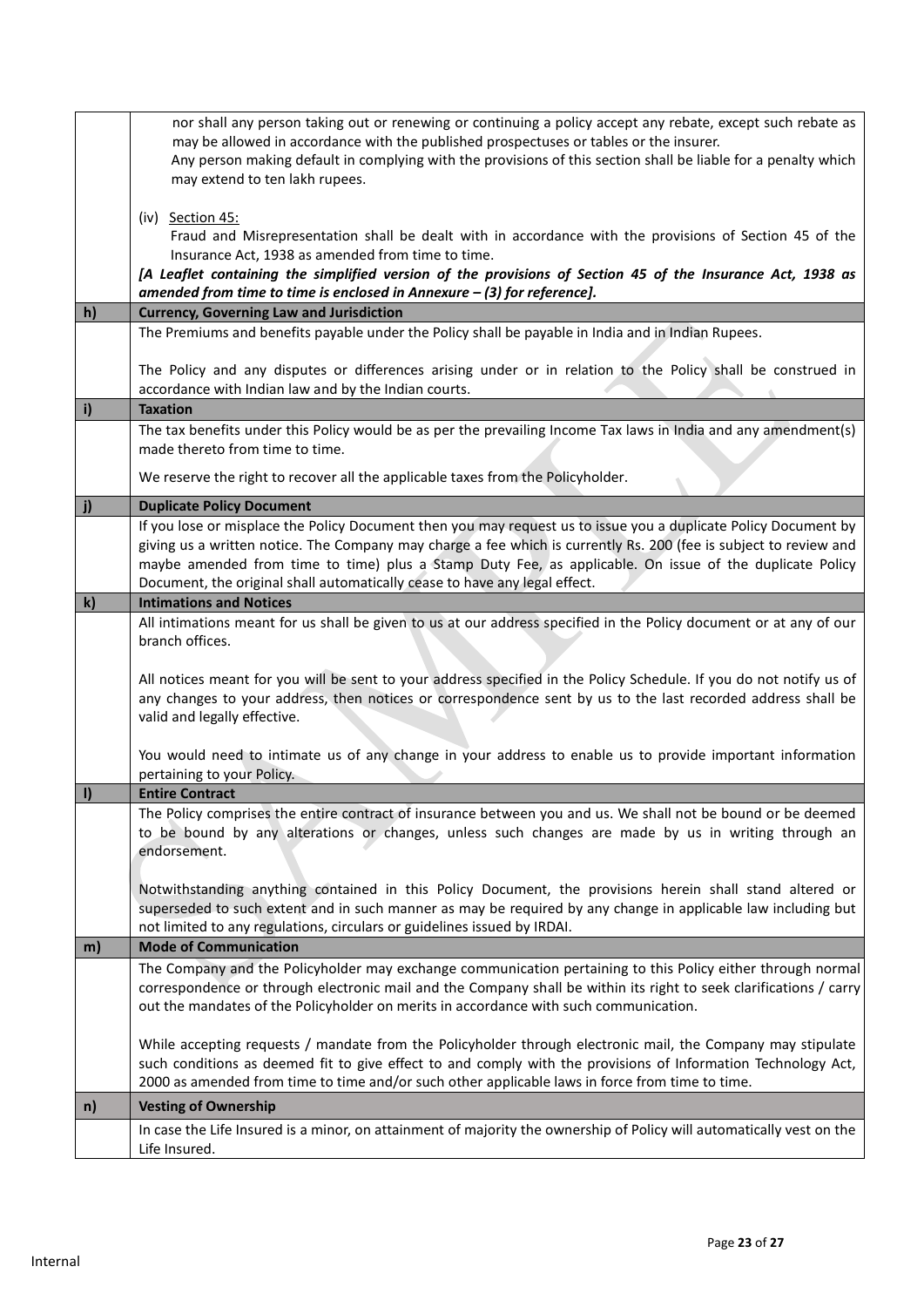# **PART - G**

#### **Grievance Redressal Mechanism:**

We have established a Grievance Redressal Mechanism to assist in the resolution of any complaint, grievance or dispute in respect of the Policy. You are requested to submit your written complaint at any of the below mentioned touch points:

## **Step 1:**

- Toll free customer care number: 1-800-2121-212 (9am 9pm, 7 days a week).
- Email us at: complaints@edelweisstokio.in [/ care@edelweisstokio.in](mailto:care@edelweisstokio.in)
- Write to us at: Customer Care, Edelweiss Tokio Life Insurance Company Ltd, 6<sup>th</sup> Floor, Tower 3, Wing 'B', Kohinoor City, Kirol Road, Kurla (W), Mumbai 400070.
- You can lodge your grievance/complaint at any of our branches/offices

## **Step 2:**

If you do not receive any resolution to your complaint within a period of 2 weeks or if the response is not as per your expectations, please feel free to contact our Grievance Redressal Officer, at any of the below touch points:

- +91-22-71013322 (Between 10 am to 7 pm on Monday to Friday, except public holidays).
- [GRO@edelweisstokio.in](mailto:GRO@edelweisstokio.in)
- Write to us at: Customer Care, Edelweiss Tokio Life Insurance Company Limited, 6<sup>th</sup> Floor, Tower 3, Wing 'B', Kohinoor City, Kirol Road, Kurla (W), Mumbai 400070.

#### **Step 3:**

If you are not satisfied with the response of the GRO or do not receive a response from us within 14 days, you may approach the Grievance Cell of Insurance Regulatory and Development Authority of India (IRDAI) on the following contact details:

- IRDAI Grievance Call Centre (IGCC) Toll free No: 155255
- Email ID: [complaints@irda.gov.in](mailto:complaints@irda.gov.in)
- Register online at[: http://www.igms.irda.gov.in/](http://www.igms.irda.gov.in/)

Address for communication for complaints by fax/paper:

Consumer Affairs Department Insurance Regulatory and Development Authority of India Sy. No. 115/1 Financial District Nanakramguda Gachibowli

Hyderabad – 500 032, Telangana Fax No: 91- 40 – 20204000

If the complaint/grievance has still not been resolved you may at any time approach the Office of the Insurance Ombudsman established by the Central Government of India as per Rule 13 and 14 of the Insurance Ombudsman Rules, 2017 ('Insurance Ombudsman Rules').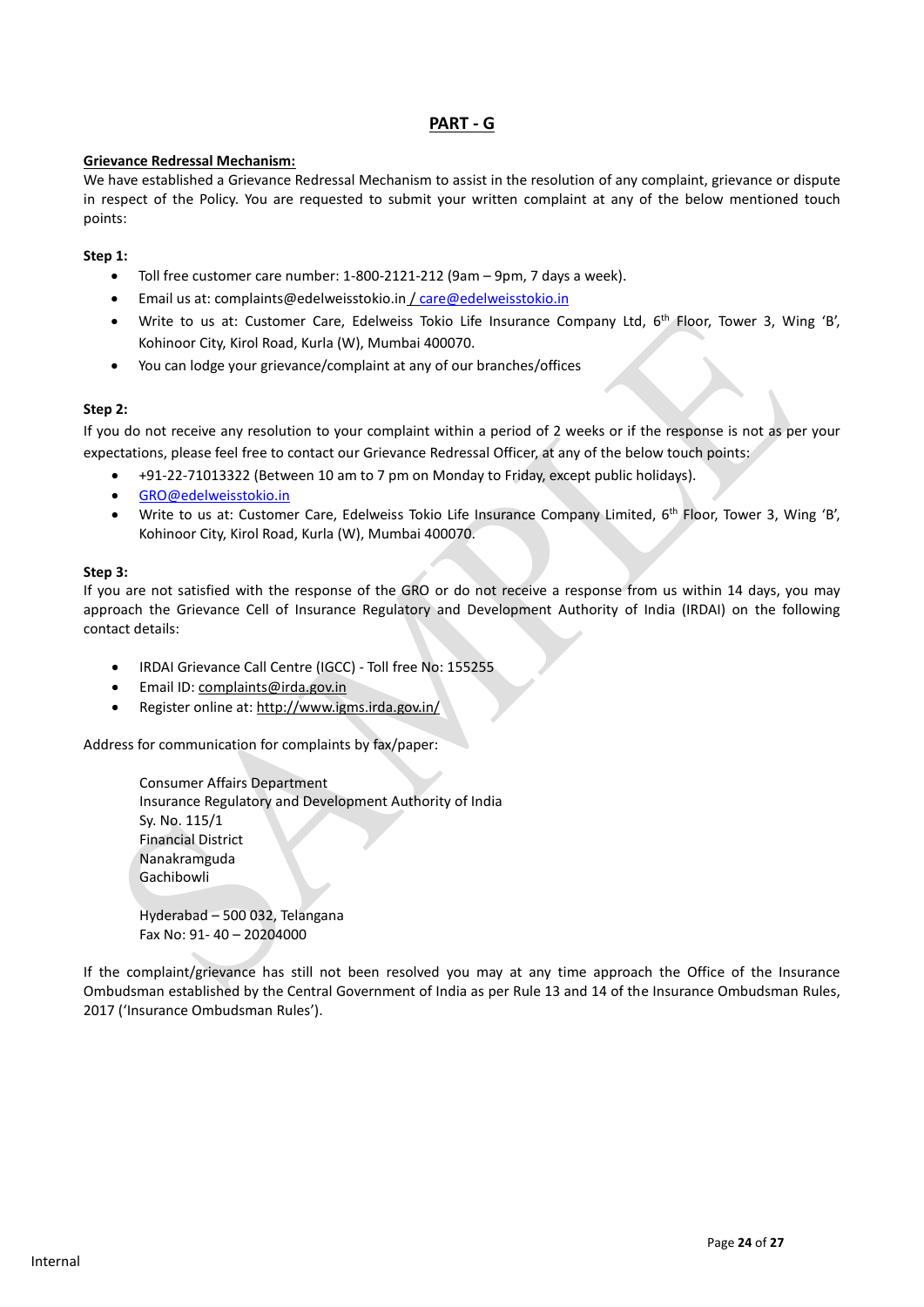#### **Powers of Insurance Ombudsman under Rule 13 of the Insurance Ombudsman Rules:**

The Ombudsman shall receive and consider the following complaints or disputes relating to:

- a. delay in settlement of claims, beyond the time specified in the regulations, framed under Insurance Regulatory and Development Authority of India Act, 1999;
- b. any partial or total repudiation of claims by the Company;
- c. disputes over premium paid or payable in terms of insurance policy;
- d. misrepresentation of policy terms and conditions at any time in the Policy Document or policy contract;
- e. legal construction of insurance policies in so far as the dispute relates to claim;
- f. policy servicing related grievances against the Company and their agents and intermediaries;
- g. issuance of life insurance policy including health insurance policy which is not in conformity with the Proposal Form submitted by the proposer;
- h. non-issuance of insurance policy after receipt of premium in life insurance including health insurance; and
- i. any other matter resulting from the violation of provisions of the Insurance Act, 1938 as amended from time to time or the regulations, circulars, guidelines or instructions issued by the IRDAI from time to time or the terms and conditions of the policy contract, in so far as they relate to issues mentioned at clauses (a) to (f) as mentioned above.

Manner in which complaint is to be made in accordance with Rule 14 of the Insurance Ombudsman Rules:

- 1. Any person who has a grievance against the Insurer/Company/Us, may himself or through his legal heirs make a complaint in writing to the Ombudsman within whose territorial jurisdiction the branch or office of the Company, complaint against or the residential address or place of residence of the complainant is located.
- 2. The complaint shall be in writing duly signed by the complainant or through his legal heirs, Nominee or assignee and shall state clearly the name and address of the complainant, the name of the branch or office of the insurer against which the complaint is made, the fact giving rise to complaint, supported by documents, the nature and extent of the loss caused to the complainant and the relief sought from the Ombudsman.
- 3. No complaint to the Insurance Ombudsman shall lie unless:
	- (a) the complainant makes a written representation to the Company named in the complaint and  $$ 
		- i. either the Company had rejected the complaint; or
		- ii. the complainant had not received any reply within a period of one month after the Company received the complainant's representation; or
		- iii. the complainant is not satisfied with the reply given to him by the Company;
	- (b) The complaint is made within one year
		- i. after the order of the Company rejecting the representation is received; or
		- ii. after receipt of decision of the Company which is not to the satisfaction of the complainant;
		- iii. after expiry of a period of one month from the date of sending the written representation to the Company if the Company named in the complaint fails to furnish reply to the complainant.
- 4. The Insurance Ombudsman shall be empowered to condone the delay in filing a complaint as mentioned above under (3) (b), as he may consider necessary, after calling for objections of the Company against the proposed condonation and after recording reasons for condoning the delay and in case the delay is condoned, the date of condonation of delay shall be deemed to be the date of filing of the complaint, for further proceedings under the Insurance Ombudsman Rules.
- 5. No complaint before the Insurance Ombudsman shall be maintainable on the same subject matter on which proceedings are pending before or disposed of by any court or consumer forum or arbitrator.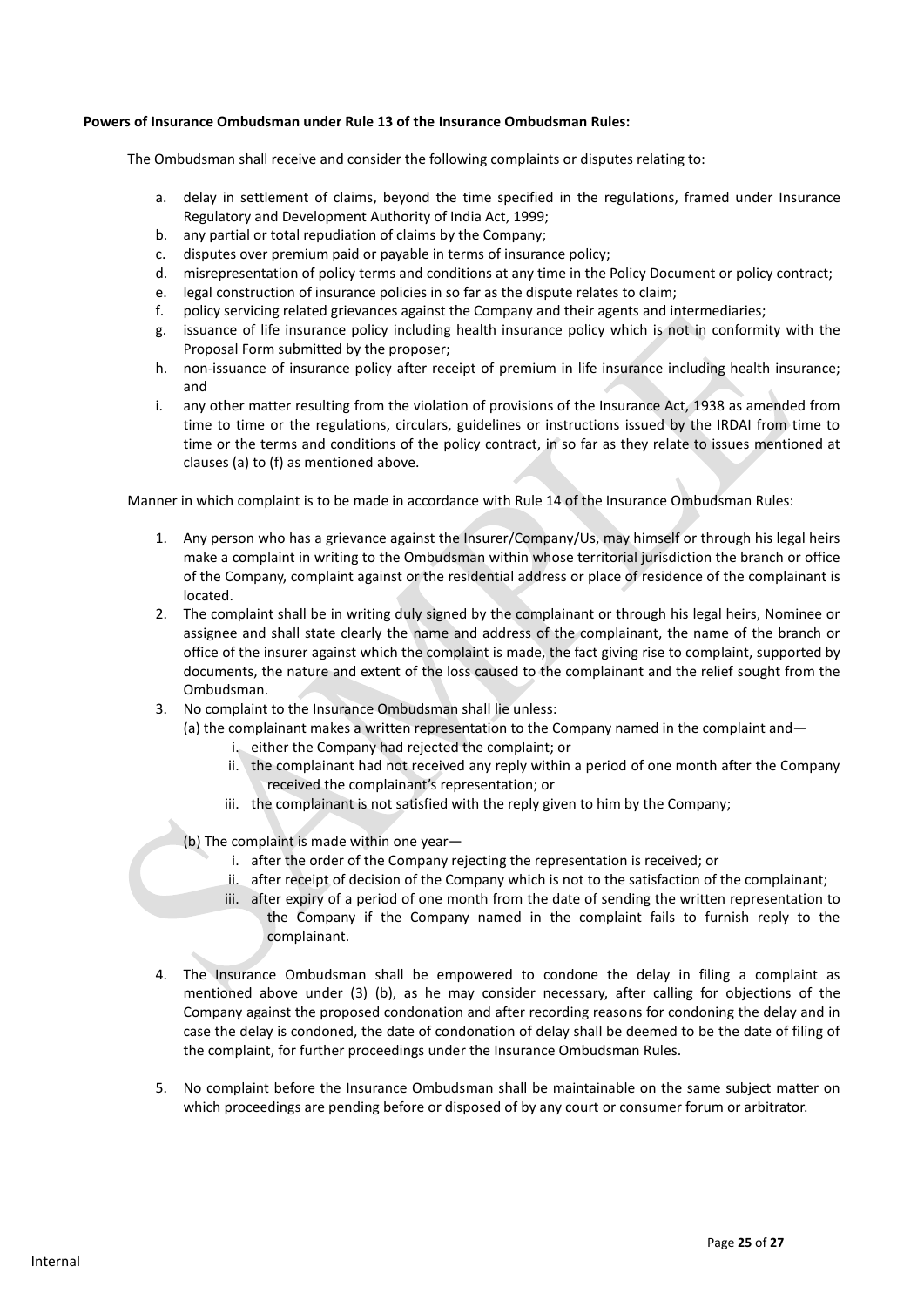**The list of the Ombudsman with their addresses is given below:**

| Office of the Insurance Ombudsman,                                           | Office of the Insurance Ombudsman,                                         |
|------------------------------------------------------------------------------|----------------------------------------------------------------------------|
| Jeevan Prakash Building, 6th floor,                                          | 2 <sup>nd</sup> Floor, Janak Vihar Complex,                                |
| Tilak Marg, Relief Road,                                                     | 6, Malviya Nagar, Opp. Airtel Office, Near New Market,                     |
| AHMEDABAD-380 001.                                                           | <b>BHOPAL-462 003.</b>                                                     |
| Tel.: 079-25501201/02/05/06                                                  | Tel.:- 0755-2769201/9202                                                   |
|                                                                              | Fax: 0755-2769203                                                          |
| Email: bimalokpal.ahmedabad@ecoi.co.in                                       | Email: bimalokpal.bhopal@ecoi.co.in                                        |
| Office of the Insurance Ombudsman                                            | Office of the Insurance Ombudsman,                                         |
| 62, Forest Park,                                                             | SCO No.101-103, 2nd Floor, Batra Building, Sector 17-D,                    |
| BHUBANESHWAR-751 009.                                                        | CHANDIGARH-160 017.                                                        |
| Tel.: 0674-2596455/2596461                                                   | Tel.: 0172-2706196/2706468                                                 |
| Fax: 0674-2596429                                                            | Fax: 0172-2708274                                                          |
| Email: bimalokpal.bhubaneswar@ecoi.co.in                                     | Email: bimalokpal.chandigarh@ecoi.co.in                                    |
| Office of the Insurance Ombudsman,                                           | Office of the Insurance Ombudsman,                                         |
| Fathima Akhtar Court, 4 <sup>th</sup> Floor, 453 Anna Salai, Teynampet,      | 2/2 A, Universal Insurance Bldg., Asaf Ali Road,                           |
| <b>CHENNAI-600 018.</b>                                                      | <b>NEW DELHI-110 002.</b>                                                  |
| Tel.: 044-24333668/24335284                                                  | Tel.: 011-23239633 / 23237532                                              |
| Fax: 044-24333664                                                            | Fax: 011-23230858                                                          |
| Email: bimalokpal.chennai@ecoi.co.in                                         | Email: bimalokpal.delhi@ecoi.co.in                                         |
| Office of the Insurance Ombudsman,                                           | Office of the Insurance Ombudsman,                                         |
| Jeevan Nivesh, 5 <sup>th</sup> Floor, Nr. Panbazar over bridge, S.S.         | 6-2-46, 1 <sup>st</sup> Floor, "Moin Court", Lane Opp. Saleem              |
| Road,                                                                        | Function Palace, A. C. Guards,                                             |
| <b>GUWAHATI-781 001 (ASSAM).</b>                                             | Lakdi-Ka-Pool,                                                             |
| Tel.: 0361-2132204/05                                                        | HYDERABAD-500 004.                                                         |
|                                                                              | Tel.: 040-65504123/23312122                                                |
| Email: bimalokpal.guwahati@ecoi.co.in                                        | Fax: 040-23376599                                                          |
|                                                                              | Email: bimalokpal.hyderabad@ecoi.co.in                                     |
|                                                                              |                                                                            |
|                                                                              |                                                                            |
| Office of the Insurance Ombudsman,                                           | Office of the Insurance Ombudsman,                                         |
| 2nd Floor, Pulinat Bldg., Opp. Cochin Shipyard, M.G. Road,                   | Hindustan Building, Annexe, 4 <sup>th</sup> Floor, 4, C.R.Avenue,          |
| ERNAKULAM-682 015.                                                           | <b>KOLKATA - 700072</b>                                                    |
| Tel: 0484-2358759/2359338<br>Fax.: 0484-2359336                              | Tel: 033-22124339/22124340<br>Fax: 22124341                                |
|                                                                              |                                                                            |
| Email: bimalokpal.ernakulam@ecoi.co.in<br>Office of the Insurance Ombudsman, | Email: bimalokpal.kolkata@ecoi.co.in<br>Office of the Insurance Ombudsman, |
| 6th Floor, Jeevan Bhawan, Phase-II,                                          | 3rd Floor, Jeevan Seva Annexe, S.V. Road, Santacruz(W),                    |
| Nawal Kishore Road, Hazratganj,                                              | <b>MUMBAI-400 054.</b>                                                     |
| <b>LUCKNOW-226 001.</b>                                                      |                                                                            |
| Tel: 0522 -2231331/2231330                                                   | Tel: 022-26106960/26106552<br>Fax: 022-26106052                            |
| Fax: 0522-2231310                                                            | Email: bimalokpal.mumbai@ecoi.co.in                                        |
| Email: bimalokpal.lucknow@ecoi.co.in                                         |                                                                            |
| Office of the Insurance Ombudsman,                                           | Office of the Insurance Ombudsman,                                         |
| Gr. Floor, Jeevan Nidhi - II, Bhawani Singh Marg,                            | 3rd Floor, Jeevan Darshan, C.T.S. Nos. 195 to 198,                         |
| JAIPUR - 302005.                                                             | N.C. Kelkar Road, Narayan Peth                                             |
| Tel: 0141-2740363                                                            | <b>PUNE - 411030.</b>                                                      |
|                                                                              | Tel: 020-41312555                                                          |
| Email: Bimalokpal.jaipur@ecoi.co.in                                          |                                                                            |
|                                                                              | Email: bimalokpal.pune@ecoi.co.in                                          |
| Office of the Insurance Ombudsman,                                           | Office of the Insurance Ombudsman,                                         |
| Jeevan Soudha Building,                                                      | Bhagwan Sahai Palace, 4 <sup>th</sup> Floor, Main Road                     |
| PID No. 57-27-N-19                                                           | Naya Bans, Sector 15, Distt: Gautam Buddh Nagar                            |
| Ground Floor, 19/19, 24th Main Road,                                         | NOIDA - 201301.                                                            |
| JP Nagar, 1st Phase,                                                         | Tel: 0120-2514250/52/53                                                    |
| <b>BENGALURU - 560 078.</b>                                                  | Email: bimalokpal.noida@ecoi.co.in                                         |
| Tel.: 080 - 26652048 / 26652049<br>Email: bimalokpal.bengaluru@ecoi.co.in    |                                                                            |